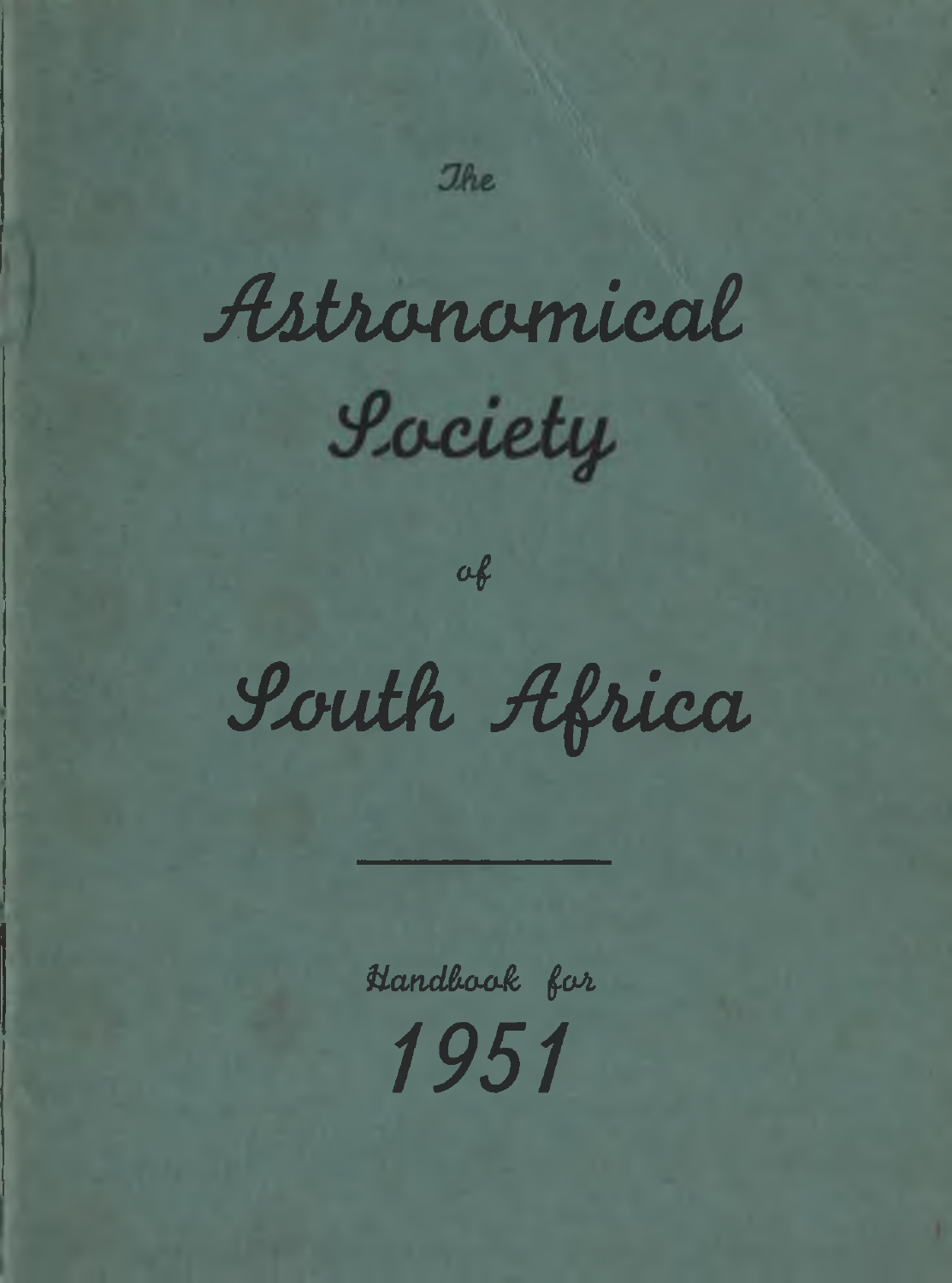## ASTRONOMICAL SOCIETY OF SOUTH AFRICA 1950— 1951

*President:* Mr. H. E. KRUMM, F.R.A.S. *Vice-Presidents:*

Mr. J. C. BENTLEY Mr. W. S. FINSEN,

Dr. A. D. Thackeray

*Hon. Secretary:* Mr. A. Menzies

*Hon. Treasurer:* Mr. G. ORPEN

*Members of Council:* 

Dr. A. E. H. Bleksley, Mr. A. H. Finnis, Mr. W. P. Hirst, Dr. P. K irchhoff, Prof. G. H. Menzies and Dr. R. H. Stoy

The Astronomical Society of South Africa was formed in July' 1922, by the amalgamation of the Cape and Johannesburg Astro<sup>-</sup> nomical Associations which had been in active existence for several years. The declared objects of the Society are:—

- (1) The encouragement and stimulation of the study of Astronomy in South Africa:
- (2) The association of observers and their organisation in the work of astronomical observation and research;
- (3) The dissemination throughout South Africa of such current astronomical information as may be helpful to observers;
- (4) The publication from time to time of the results of the work accomplished by the Society.

Membership is open to all who are interested in Astronomy. The Society issues a series of duplicated notes monthly and distributes to each member a copy of *Sky and Telescope,* an illustrated monthly astronomical magazine published in America. There are also a number of autonomous local centres which hold regular meetings. Details of these will be found on the back cover.

All communications about the Society should be addressed to The Hon. Secretary, c/o The Royal Observatory, Observatory, Cape.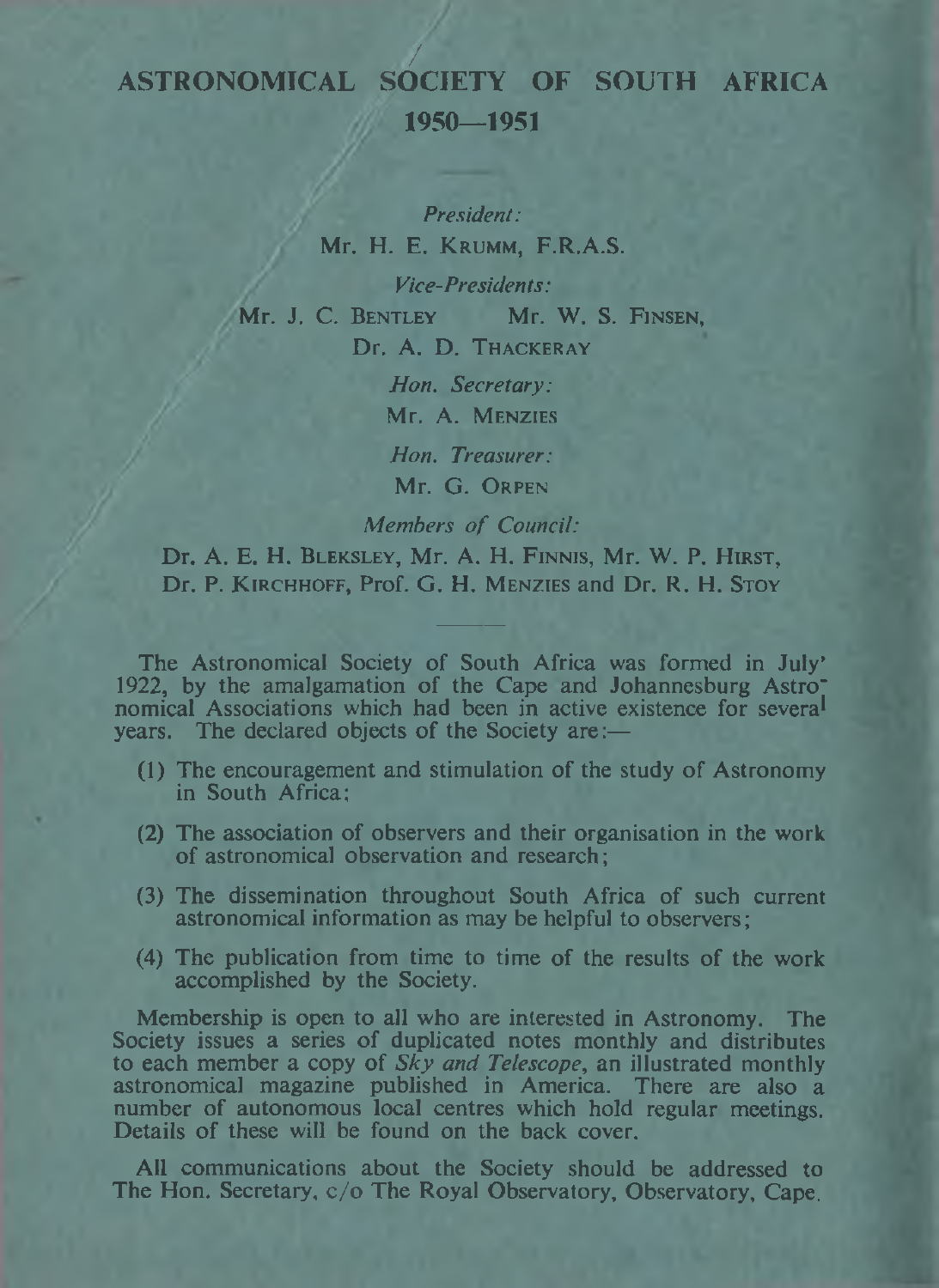#### **CONTENTS**

*Page*

!

| PREFACE                                                  |  |                              |      | فتوارث ووقات المتوارث فتورث المتوارث المتوارث ومتراث المتوارث |                        |                                       | 1              |
|----------------------------------------------------------|--|------------------------------|------|---------------------------------------------------------------|------------------------|---------------------------------------|----------------|
| TIME                                                     |  |                              |      | المحمد المتوقف المحمد المتوارث ومعاري وللمراد المحمد المتعارف |                        |                                       | $\overline{2}$ |
| JULIAN DATE, SUN'S TRANSIT AND SIDEREAL TIME AT 0 H. AND |  |                              |      |                                                               |                        |                                       |                |
| $18 H.$                                                  |  |                              |      |                                                               |                        |                                       | 4              |
| SUN, MOON AND PLANETS                                    |  |                              |      |                                                               |                        |                                       | 5              |
| PHASES OF THE MOON                                       |  |                              |      |                                                               |                        |                                       | 5              |
| PERIGEE AND APOGEE                                       |  |                              |      |                                                               |                        |                                       | 6              |
| CONJUNCTIONS OF MOON AND PLANETS                         |  |                              |      | <b>Contract Contract Contract</b>                             | <b>Sales Contracts</b> | $\overline{a}$                        | 6              |
| LUNAR OCCULTATIONS                                       |  |                              |      |                                                               |                        | $\ddot{\phantom{a}}$                  | $\overline{7}$ |
| THE PLANETS                                              |  |                              |      | المنافعة التفقيل المقفات المعاري فتقارب والمقدار              |                        | $\cdots$                              | $-8$           |
| GEOCENTRIC LONGITUDE OF SUN AND PLANETS                  |  |                              |      |                                                               |                        |                                       | 10             |
| <b>METEOR CALENDAR</b>                                   |  | and the contract of the con- | 1.11 | <b>Contract Contract</b>                                      | $\cdots$               |                                       | П              |
| The Constellations                                       |  |                              |      |                                                               | asset in               | $\therefore$ $^{\circ}$ $^{\circ}$ 12 |                |
| The Stars in Summer, Autumn, Winter and Spring           |  |                              |      |                                                               |                        |                                       | 14             |
| The South African Observatories                          |  |                              |      | $\cdots$ $\cdots$ $\cdots$ $\cdots$                           |                        | $\cdots$                              | 16             |

### **PREFACE**

<span id="page-2-0"></span>THE arrangement of this Handbook follows closely that of the past few years. A few minor alterations in the explanations have been made as a result of letters received and the emphasis of the handbook has been slightly altered to cater for the naked eye observer, rather than for the possessor of a telescope. It is felt that the latter should make every effort to acquire access to such excellent Handbooks as those published by the British Astronomical Association and the Royal Astronomical Society of Canada.

The chief credit for the Handbook is again due to the Editor of the Monthly Notes, Dr. R. H. Stoy, but Messrs. R. P. de Kock, A. J. Moran and S. C. Venter have helped in its preparation.

Additional copies of this Handbook may be obtained from the Royal Observatory, Observatory, Cape. Members 1/-; Nonmembers I /6.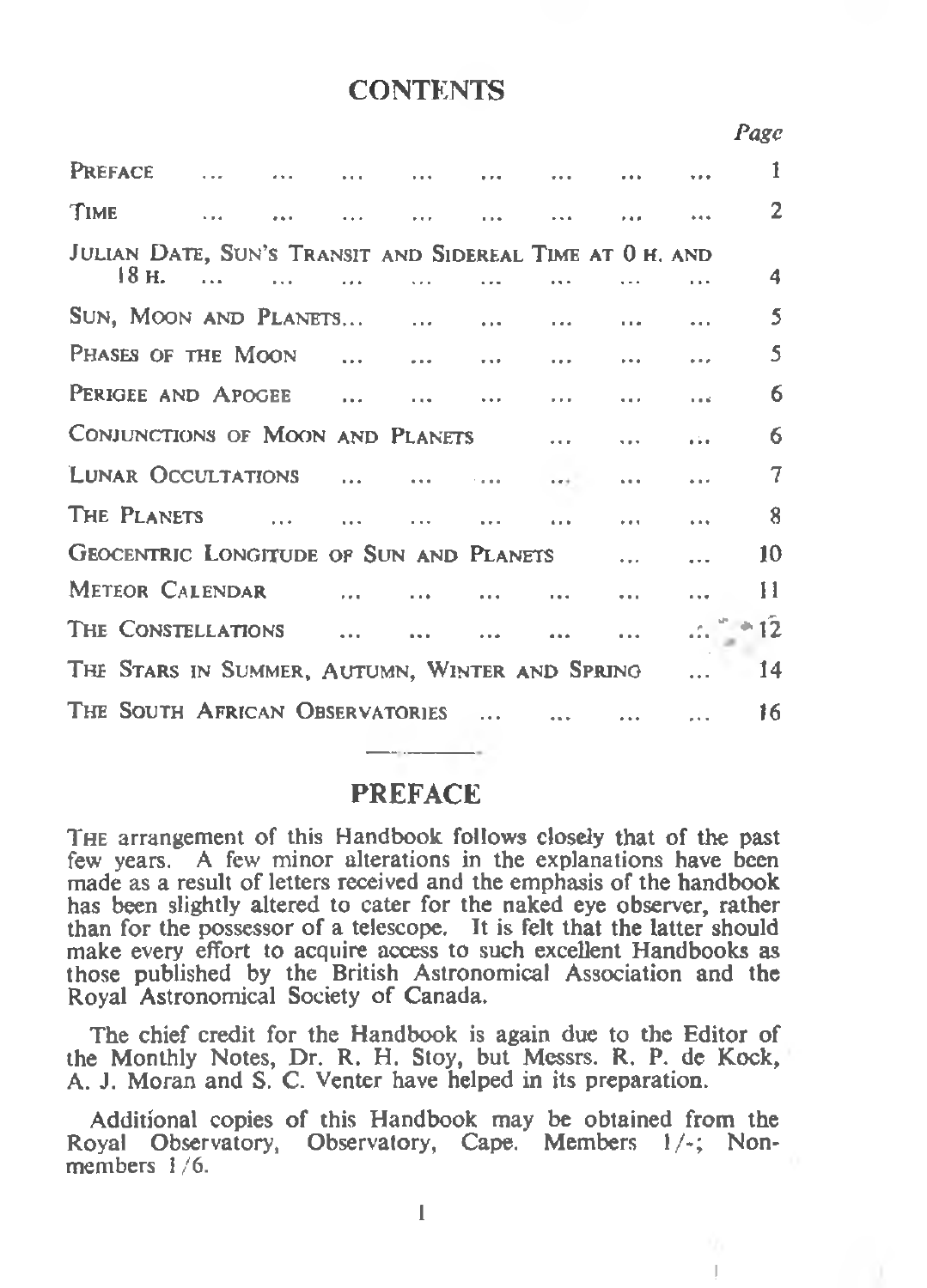#### <span id="page-3-0"></span>TIME

All the times given in this booklet are South African Standard Time, that is, mean solar time for a meridian 30° (or two hours) east of Greenwich.

To get the local mean time at other places in the Union the longitude difference shown in Table I must be applied to the ordinary S.A.S.T.

#### TABLE I

#### Correction for Longitude.

| Bloemfontcin | $\overline{1}$ | $-15$ m.     | Grahamstown    | $-14$ m. |
|--------------|----------------|--------------|----------------|----------|
| Cape Town    | $\cdots$       | $-46$        | Johannesburg   | $-08$    |
| Durban       |                | $\cdots +04$ | Port Elizabeth | $-18$    |
| East London  |                | $-08$        | Pretoria $-07$ |          |

Conversely, to get the S.A.S.T. from the local mean time these longitude corrections must be applied with the sign reversed. Thus, the S.A.S.T. of local mean noon (i.e., 12 h. 00 m. local mean time) at Port Elizabeth is 12 h. 18 m.

Owing to the fact that the earth does not go round the sun with uniform circular motion in the plane of the earth's equator, the local apparent solar time (i.e., the time shown by a sundial) differs from the local mean solar time by a quantity which is usually referred to as the "Equation of Time." The Equation of Time must be added to the mean solar time to give the apparent solar time. Its effect is shown in the third column of Table II which gives the S.A.S.T. of noon, that is, of the Sun's transit over the meridian.

*Example:* Find the S.A.S.T. of apparent noon at Port Elizabeth on November 1.

| $S.A.S.T.$ of noon at $30^\circ$ E<br>Correction for longitude | $\sim$<br>a sua- | ħЕ    | hr. min.<br>44<br>18 |  |
|----------------------------------------------------------------|------------------|-------|----------------------|--|
| S.A.S.T. of noon at Port Elizabeth                             |                  | $12-$ | -02                  |  |

For many purposes *sidereal time,* that is, local time as measured by the stars, is extremely useful. The sidereal time can be found by applying the S.A.S.T. (on a 24-hour basis) to the corresponding "Sidereal Time at 0 hours S.A.S.T." which is given in the fourth column of Table II and correcting for longitude by means of Table I. A further small correction is needed to allow for the four minute difference in length between the solar and sidereal day. This correction is given below.

For times between S.A.S.T.—

03.00 and 09.00 add I minute

| 09.00 | 65  | 15.00 | $\ddot{\phantom{0}}$ | 2 | <b>V</b> |
|-------|-----|-------|----------------------|---|----------|
| 15.00 | ,,  | 21.00 | $\bullet$            | 3 | ,,       |
| 21.00 | s s | 23.59 | e e                  | 4 | 58       |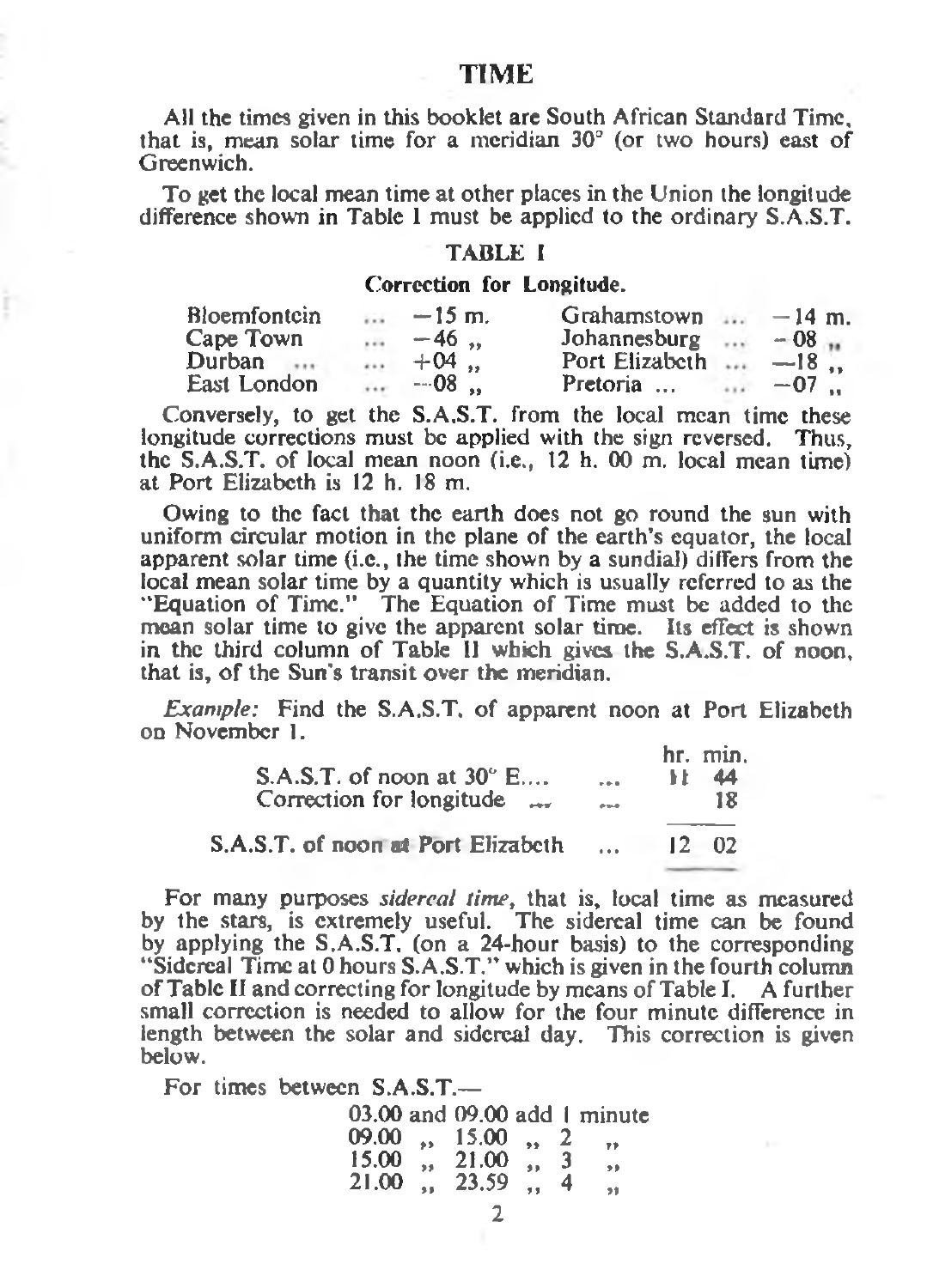*Example:* Find the sidereal time at 8.15 p.m. on October 4 a Port Elizabeth.

|                                          |  |              |    | hr. min. |
|------------------------------------------|--|--------------|----|----------|
| Sid. time at 00.00 S.A.S.T. on October 4 |  | $\mathbf{r}$ | 00 | 48       |
| S.A.S. Time                              |  | $\sim$       | 20 | 15       |
|                                          |  |              | 21 | 03       |
| Correction for longitude                 |  | tra e        |    | 18       |
| Interval Correction                      |  |              |    |          |
| <b>Required Sidereal Time</b>            |  |              |    | 40       |

For recording the time of variable star observations, the *Julian Day* calendar is usually used. This numbers the days consecutively from the beginning of the Julian Era in 4713 B.C. The Julian Day begins at Greenwich mean noon, that is, at 14.00 (2 p.m.) S.A.S.T.

The position of a star in the sky is fixed by its *right ascension* and *declination*, much as the position of a point on the earth is fixed by its longitude and latitude. In fact the right ascension and declination of any star is the longitude and latitude of the point on the earth directly beneath it at zero hours sidereal time at Greenwich. Latitude and declination are always measured in degrees north or south of the equator. Longitude and right ascension are measured either in degrees or in time, 360° being equal to 24 hours (1° equal 4 minutes; 15' equals l minute). Right ascension is always measured eastwards from the zero celestial meridian, and so is the equivalent of the longitude measured eastwards from the Greenwich meridian.

For considering the motions of the Sun, Moon and Planets, the system of co-ordinates known as *celestial latitude* and *longitude* is very convenient. These co-ordinates define the position of a celestial body with reference to the Ecliptic in exactly the same way as right ascension and declination define its position with reference to the Celestial Equator. The (celestial) latitude is the angular distance of the body north or south of the ecliptic, while the longitude is the distance from the Vernal Equinox as measured eastwards along the Ecliptic. Celestial latitude and longitude are usually measured in degrees.

The Ecliptic is defined by the apparent path of the sun about the earth. The latitude of the sun is therefore always (approximately) zero, whilst its longitude increases by approximately 1° per day.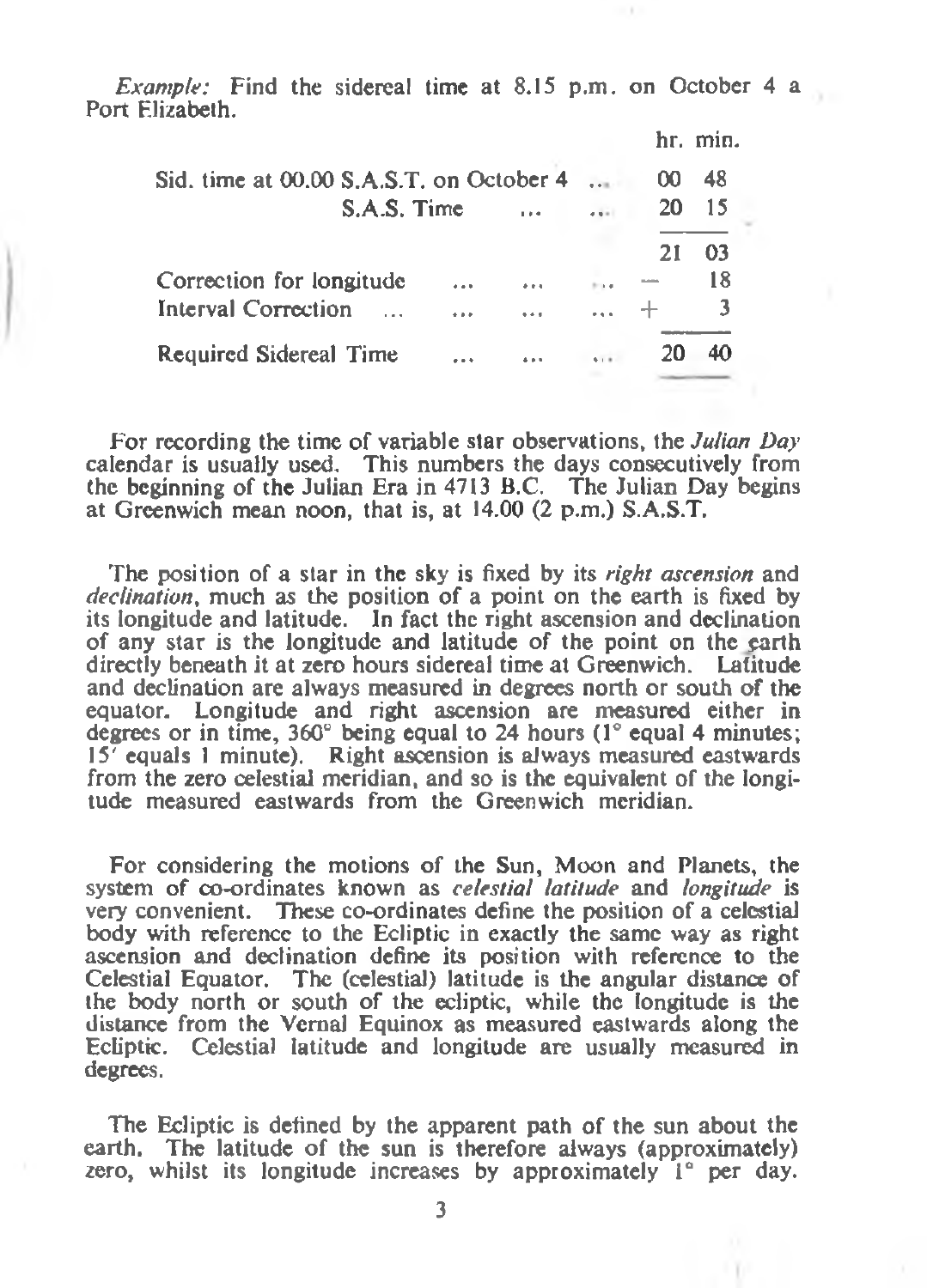Julian Date S.A.S.T. of Sidereal Time Date. Sun's at 14 hours. Transit at 0 hrs.  $\vert$  at 18 hrs. h. m. s. h. m. h. m. January 1 2,433,648.0 12 03 04 06 39 00 42  $11$  658 12 07 32 07 18 01 21  $51$ 21 668 12 11 04 07 58 02 01  $\overline{1}$ February 1 679 12 13 30 08 41 02 44 11 689 12 14 19 09 21 03 24 55 21 699 12 13 51 10 00 04 03 J» March  $1 \quad 707 \quad 12 \quad 12 \quad 39 \quad 10 \quad 32 \quad 04 \quad 35$ 11 717 12 10 25 II 11 05 14 ú »\* 21 727 12 07 37 11 50 05 53 April 1 2,433,738,0 12 04 16 12 34 06 37 11 748 12 01 24 13 13 07 16 w 21 758 11 58 57 13 53 07 56 si. May 1 768 11 57 12 14 32 08 35 11 778 11 56 21 15 12 09 15 33 21 788 11 56 25 15 51 09 54  $\ddot{\phantom{1}}$ June 1 799 ■; 11 57 31 16 34 10 37 11 809 11 59 15 17 14 11 17 819 12 *i* 21 819 01 21 17 53 11 56 July 1 2,433,829.0 12 03 28 18 33 12 36<br>11 839 12 05 12 19 12 13 15 11 839 12 05 12 19 12 13 15  $\overline{\phantom{a}}$ 21 849 12 06 13 19 51 13 54 š. August 1 860 12 06 18 20 35 14 38 **,,** 11 870 12 05 19 21 14 15 17 21 880 12 03 22 21 54 15 57 ֓. September 1 891 12 00 21 22 37 16 40 11 901 11 57 03 23 17 17 20  $\rightarrow$  $\begin{array}{|c|c|c|c|c|c|c|c|c|} \hline \end{array}$  21 911 11 53 30 23 56 17 59 October 1 2,433,921.0 11 50 04 00 35 18 38 11 931 11 47 05 01 15 19 18 ää, 21 941 11 44 52 01 54 19 57 November 1 941 11 44 52 01 54 19 57<br>1 952 11 43 40 02 38 20 41<br>1 962 11 43 57 03 17 21 20 II 962 11 43 57 03 17 21 20  $\ddot{\phantom{a}}$ 21 972 11 45 37 03 56 21 59 » » December 1 982 11 48 38 04 36 22 39 *i*, 11 992 11 52 45 05 15 23 18 *i*, 21 2,434,002.0 11 57 32 05 55 23 58

TABLE II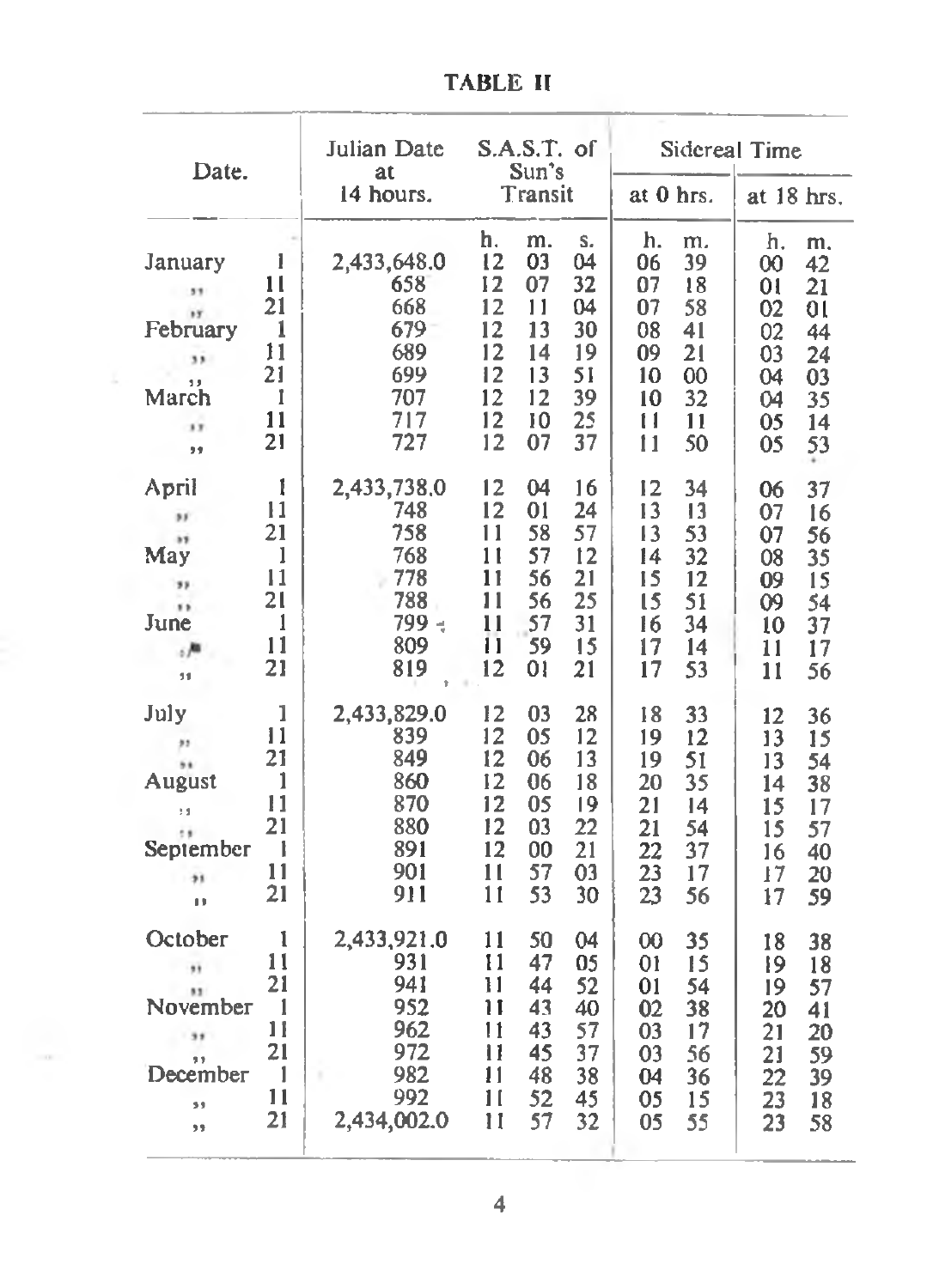## THE SUN, MOON AND PLANETS

The Sun enters the Sign of

| Aries (Equinox)      | 111      |       | March 21 d. 12 h. |
|----------------------|----------|-------|-------------------|
| Cancer (Solstice)    | 1.11     | June  | 22 d. 02 h.       |
| Libra (Equinox)      | $\cdots$ | Sept. | 23 d. 17 h.       |
| Capricorn (Solstice) | 1.1      | Dec.  | 22 d. 12 h.       |

The Earth is at Perihelion on January 2 and at Aphelion on July 4.

There will be only two eclipses during 1951, the smallest possible number in any one year. As always in such cases, both are of the Sun and this year both are annular.

The annular eclipse of the Sun on March 7 takes place over the South Pacific and will be completely invisible from South Africa.

The annular eclipse of September 1 will be visible in Southern Africa. The path of the annular phase begins in the eastern United States, crosses the Atlantic Ocean, Africa and ends in Madagascar. The path across Africa includes Angola, Northern Rhodesia and Mocambique. Broken Hill lies almost on the central line. From South Africa only the partial phases of this eclipse will be visible. At Johannesburg, the magnitude of the partial eclipse will be 0.64 and the greatest phase will occur at 16 h. 45 m.

|                                                                                                       | Last Ouarter                                                                                                                                                             | New Moon                                                                                                                                                                                                                                                                       | <b>First Quarter</b>                                                                                                                                                                                                                 | Full Moon                                                                                                                                                                                                                                                                                                        |
|-------------------------------------------------------------------------------------------------------|--------------------------------------------------------------------------------------------------------------------------------------------------------------------------|--------------------------------------------------------------------------------------------------------------------------------------------------------------------------------------------------------------------------------------------------------------------------------|--------------------------------------------------------------------------------------------------------------------------------------------------------------------------------------------------------------------------------------|------------------------------------------------------------------------------------------------------------------------------------------------------------------------------------------------------------------------------------------------------------------------------------------------------------------|
| Jan.<br>Jan.<br>Mar.<br>Mar.<br>April<br>May<br>June<br>July<br>Aug.<br>Sept.<br>Oct.<br>Nov.<br>Dec. | d. h. m.<br>1 07 11<br>30 17 13<br>1 00 59<br>30 07 35<br>28 14<br>-17<br>27 22<br>-17<br>26 08 21<br>25 20 59<br>24 12 20<br>23 06 13<br>23 01 55<br>21 22 01<br>211637 | d. h. m.<br>7 22 10<br>Jan.<br>6 09 54<br>Feb.<br>7 22 50<br>Mar.<br>6 12 52<br>April<br>6 03 35<br>May<br>4 18 40<br>June<br>09 48<br>July <sub>1</sub><br>4<br>3 00 39<br>Aug.<br>11449<br>Sept.<br>03 57<br>Oct.<br>L<br>30 15 54<br>Oct.<br>Nov. 29 03 00<br>Dec. 28 13 43 | d. h. m.<br>Jan. 15 02 23<br>Feb. 13 22 55<br>Mar. 15 19 40<br>April 14 14 55<br>May 14 07 32<br>June 12 20 52<br>12,06,56<br>July<br>Aug. 10 14 22<br>8 20 16<br>Sept.<br>8 02 00<br>Oct.<br>08 59<br>6.<br>Nov.<br>5 18 20<br>Dcc. | d. h. m.<br>23<br>06 47<br>Jan.<br>-23<br>-12<br>Feb.<br>21<br>12 50<br>23<br>Mar.<br>23 30<br>April<br>21<br>45<br>07<br>May<br>21<br>14 36<br>19<br>June<br>-17<br>July<br>18<br>21<br>04 59<br>17.<br>Aug.<br>14 38<br>15.<br>Sept.<br>02 51<br>15<br>Oct.<br>-52<br>IZ.<br>13<br>Nov.<br>11 30<br>13<br>Dec. |

PHASES OF THE MOON

5

i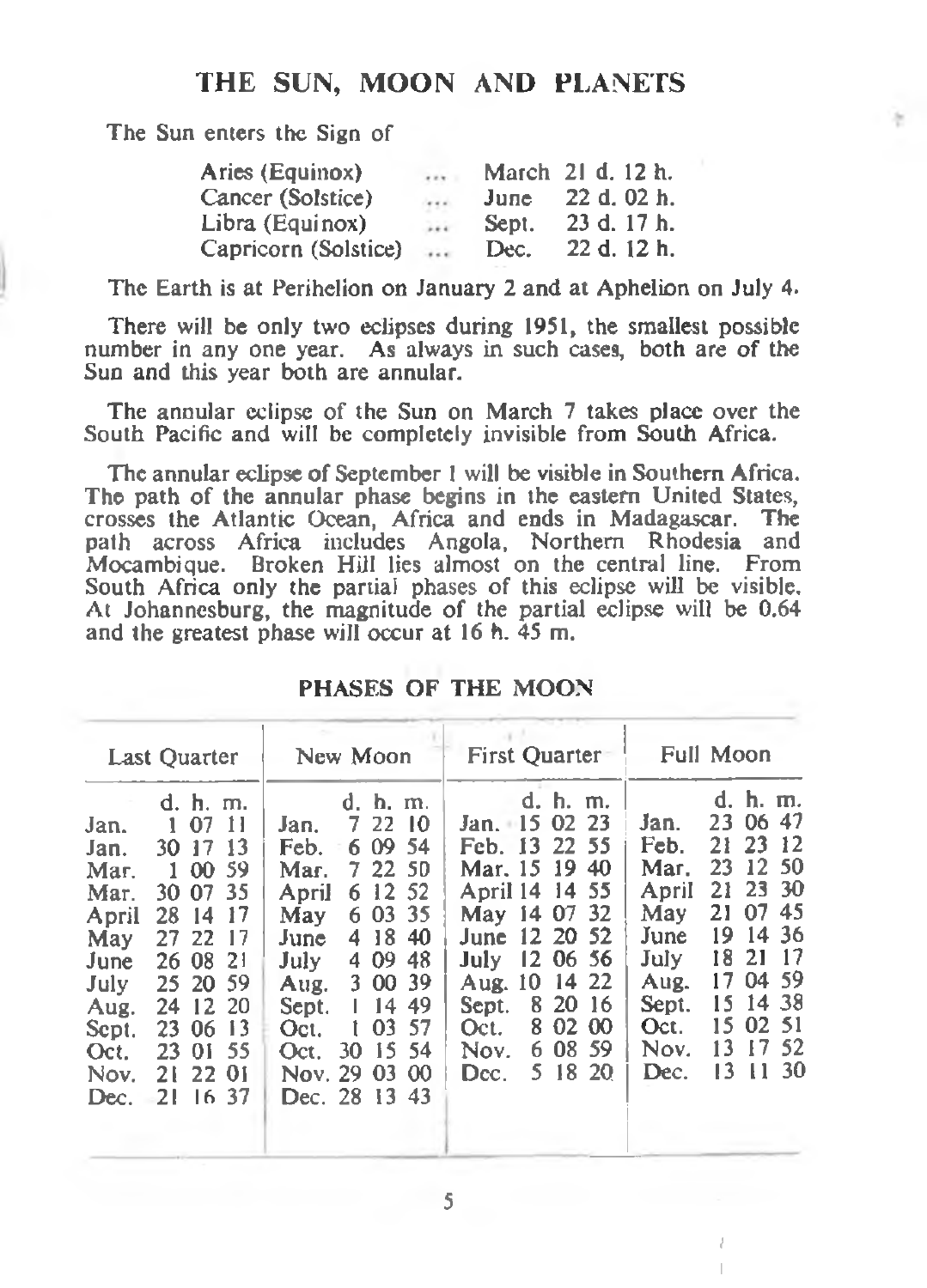| <b>PERIGEE</b>                                         |                                           |                                        |                                                       |                                 |                                                   | <b>APOGEE</b>                                 |                                      |                                        |                                                       |                                        |                                              |  |
|--------------------------------------------------------|-------------------------------------------|----------------------------------------|-------------------------------------------------------|---------------------------------|---------------------------------------------------|-----------------------------------------------|--------------------------------------|----------------------------------------|-------------------------------------------------------|----------------------------------------|----------------------------------------------|--|
| Jan.<br>Feb.<br>March<br>March<br>April<br>May<br>June | d.<br>6<br>3<br>2<br>27<br>24<br>22<br>19 | h.<br>15<br>09<br>11<br>01<br>06<br>16 | July<br>Aug.<br>Sept.<br>Oct.<br>Nov.<br>Nov.<br>Dec. | d.<br>18<br>15<br>2<br>30<br>29 | h.<br>$_{01}$<br>06<br>22<br>09<br>15<br>15<br>01 | Jan.<br>Feb.<br>March<br>April<br>May<br>June | d.<br>18<br>15<br>15<br>12<br>9<br>6 | h.<br>16<br>12<br>08<br>03<br>19<br>03 | July<br>July<br>Aug.<br>Sept.<br>Oct.<br>Nov.<br>Dec. | đ.<br>30<br>27<br>23<br>21<br>18<br>16 | h.<br>06<br>14<br>05<br>23<br>19<br>15<br>05 |  |

During its monthly journey round the earth, the Moon passes close to each of the planets in turn, and thus serves as a ready method of identifying them. The table shows when these conjunctions will take place.

|      | Mercury    | Venus                       | * Mars                        | Jupiter                    | Saturn                         |    |
|------|------------|-----------------------------|-------------------------------|----------------------------|--------------------------------|----|
|      | d. h.      | d. h.                       | d. h.<br>10 04<br>Jan.        | d. h.<br>11<br>-10<br>Jan. | d. h.<br>28 01<br>Jan.         |    |
| Feb. | 4 17       | Feb.<br>8 0 0<br>Mar. 10 08 | Feb.<br>8 0 8<br>Mar.<br>9 12 | 8 0 7<br>Feb.              | Feb.<br>24<br>Mar.<br>23 10    | 05 |
| Apr. | 8 04       | 915<br>Apr.                 | 7 14<br>Apr.                  | Арг. 5 02                  | 19 16<br>Apr.                  |    |
| May  | 5 00       | 9 19<br>Mav                 |                               | May $2\,20$<br>May 30 12   | 1700<br>May                    |    |
| June | 2 2 3      | 8 20<br>June                |                               | June 27 03                 | 13 09<br>June                  |    |
| July | 5 10       | July<br>8 10                | July $310$                    | July 24 14                 | July<br>1018                   |    |
| Aug. | 5 09       | 5 23<br>Aug.                | Aug. 1 06<br>Aug. 30 02       | Aug. 20 23                 | 7 04<br>Aug.                   |    |
|      |            | Sept. 28 07<br>Oct. 27 01   | Sept. 27 23<br>Oct. 26 19     | Sept. 17 04<br>Oct. 14 06  | Sept.<br>3 15<br>28 20<br>Oct. |    |
|      | Nov. 30 16 | Nov. 25 20                  | Nov. 24 13                    | Nov. 10 08                 | Nov.<br>25 12                  |    |
|      | Dec. 27 08 | Dec. 25 16                  | Dec. 23 05                    | 7 12<br>Dec.               | Dec.<br>23                     | 01 |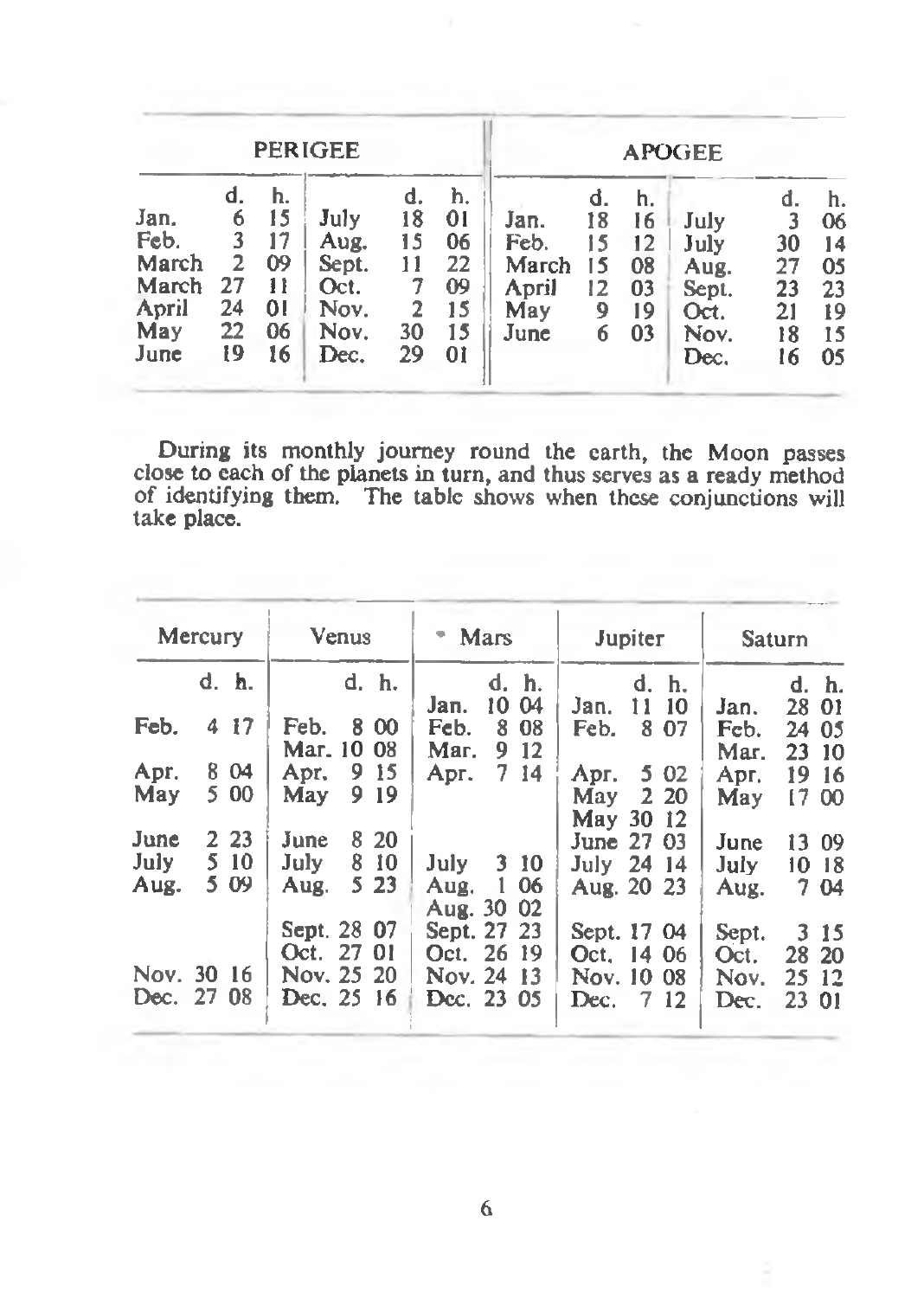|                                                                                                                                        | Date                                                                                                     | N.Z.C.                                                                                                                               |                                                                                                                     | Phase                                                                                  |                                                                                                           | Cape Town                                                                                                                                       |                                                                                                               |                                                                                                 | Johannesburg                                                                                                                           |                                                                                    |
|----------------------------------------------------------------------------------------------------------------------------------------|----------------------------------------------------------------------------------------------------------|--------------------------------------------------------------------------------------------------------------------------------------|---------------------------------------------------------------------------------------------------------------------|----------------------------------------------------------------------------------------|-----------------------------------------------------------------------------------------------------------|-------------------------------------------------------------------------------------------------------------------------------------------------|---------------------------------------------------------------------------------------------------------------|-------------------------------------------------------------------------------------------------|----------------------------------------------------------------------------------------------------------------------------------------|------------------------------------------------------------------------------------|
|                                                                                                                                        |                                                                                                          |                                                                                                                                      | Mag.                                                                                                                |                                                                                        |                                                                                                           | Time                                                                                                                                            | P.A.                                                                                                          | Time                                                                                            |                                                                                                                                        | P.A.                                                                               |
| May<br>May<br>June<br>June<br>June<br>July<br>July<br>July<br>Aug.<br>Sept.<br>Sept.<br>Sept.<br>Sept.<br>Oct.<br>Oct.<br>Nov.<br>Dec. | 21<br>21<br>12<br>17<br>17<br>15<br>15<br>17<br>5<br>4<br>Ż<br>$\overline{7}$<br>13<br>6<br>10<br>4<br>1 | 2366<br>2366<br>1663<br>2268<br>2298<br>2366<br>2366<br>2721<br>1600<br>1884<br>2263<br>2268<br>3126<br>2554<br>3206<br>2864<br>2809 | 1.2<br>1,2<br>5.2<br>4.8<br>5.1<br>1.2<br>1.2<br>3.3<br>5.1<br>5.3<br>4.8<br>4.8<br>4.3<br>5.2<br>5.2<br>4.7<br>4.9 | D<br>R<br>D<br>D<br>D<br>D<br>R<br>D<br>D<br>D<br>D<br>D<br>D<br>D<br>D<br>D<br>D<br>D | h.<br>21<br>22<br>21<br>No.<br>24<br>18<br>19<br>18<br>19<br>19<br>20<br>04<br>21<br>24<br>20<br>20<br>07 | m.<br>38.2<br>42.3<br>31.5<br>Occn.<br>52.0<br>42.7<br>10.2<br>40.2<br>11.6<br>19.3<br>No Ocen.<br>29.1<br>10.2<br>45.5<br>44.0<br>16.0<br>38.5 | $96^{\circ}$<br>305<br>160<br>143<br>43<br>357<br>28<br>131<br>118<br>64<br>85<br>28<br>72<br>63<br>19<br>191 | h.<br>27<br>22<br>21<br>19<br>25<br>Low<br>19<br>19<br>21<br>Low<br>22<br>25<br>20<br>Low<br>07 | m.<br>53.9<br>23.6<br>32.2<br>57.3<br>02.4<br>No Ocen.<br>No Ocen.<br>No Ocen.<br>30.0<br>52.2<br>00.3<br>03.9<br>03.1<br>36.3<br>07.2 | $46^\circ$<br>357<br>119<br>165<br>113<br>89<br>169<br>35<br>18<br>72<br>61<br>139 |
| Dec.<br>Dec.                                                                                                                           | 19<br>19                                                                                                 | 1487<br>1487                                                                                                                         | 1.3<br>1.3                                                                                                          | R                                                                                      | 07                                                                                                        | 21.2<br>58.0                                                                                                                                    | 247                                                                                                           | 08                                                                                              | 20.3                                                                                                                                   | 298                                                                                |

## OCCULTATIONS VISIBLE AT CAPE TOWN & JOHANNESBURG

*Note.*—N.Z.C. 1487 is Regulus and N.Z.C. 2366 is Antares.

## GRAZING OCCULTATIONS VISIBLE FROM CAPE TOWN

| Date                           |                | N.Z.C.                           | Mag.                         |                          | Disappearance              |                            | Reappearance                  |                            |                            |                        |
|--------------------------------|----------------|----------------------------------|------------------------------|--------------------------|----------------------------|----------------------------|-------------------------------|----------------------------|----------------------------|------------------------|
|                                |                |                                  |                              | Time                     |                            | P.A.                       | Time                          |                            | P.A.                       |                        |
| April<br>Aug.<br>Sept.<br>Dec. | 13<br>28<br>26 | $\cdots$<br>$\cdots$<br>$\cdots$ | 1081<br>1093<br>2273<br>2269 | 6.2<br>6.2<br>5.9<br>5.4 | h.<br>20<br>05<br>21<br>04 | m.<br>22<br>47<br>21<br>33 | $37^\circ$<br>162<br>21<br>27 | h.<br>20<br>06<br>21<br>04 | m.<br>49<br>07<br>40<br>41 | 10<br>190<br>350<br>11 |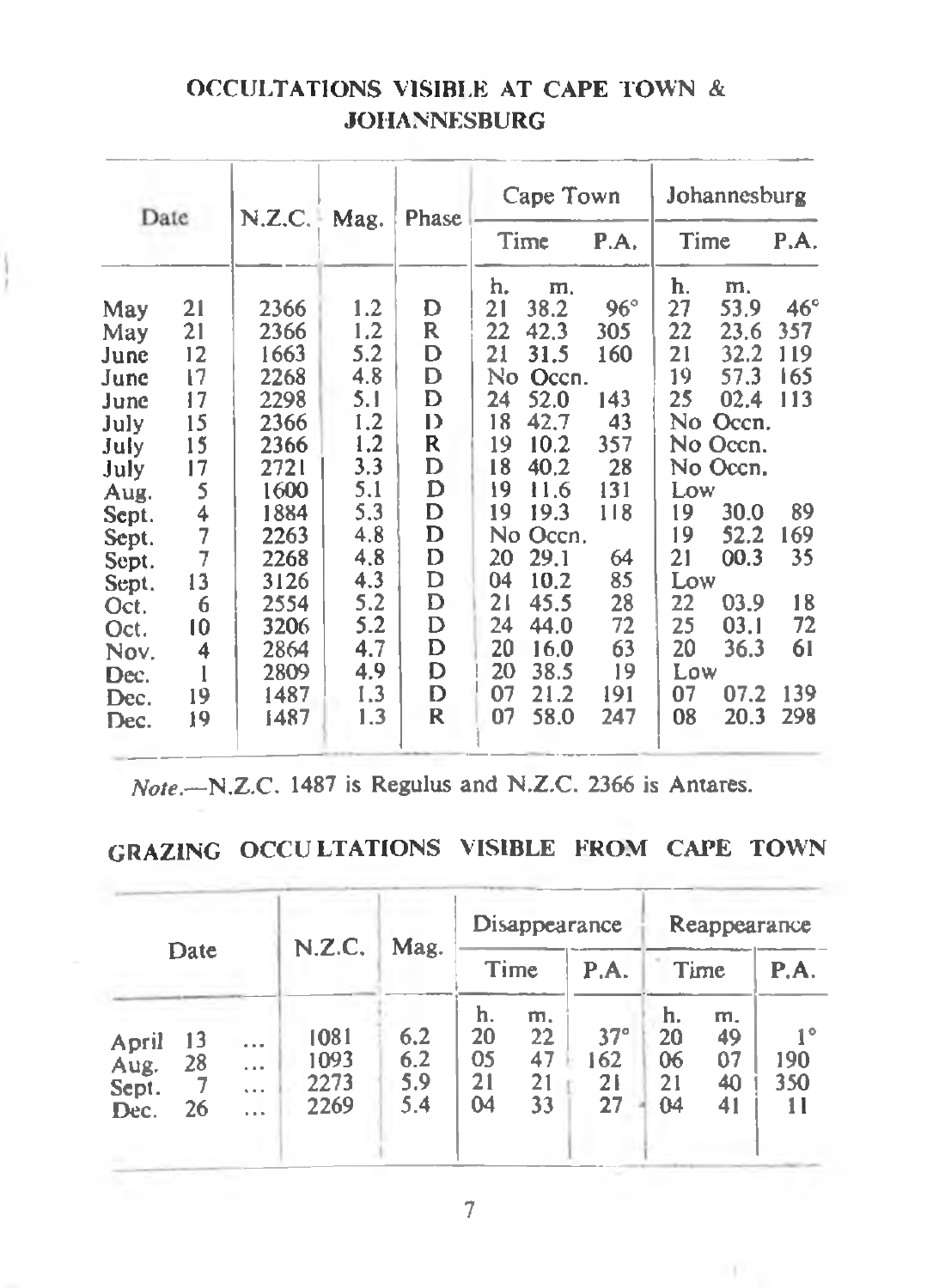#### THE PLANETS

Mercury is most easily seen near the time of an elongation. In 1951 these arc as follows:—

|                  |                       | Eastern (Evening Star) |        | Western (Morning Star) |          |             |        |  |  |
|------------------|-----------------------|------------------------|--------|------------------------|----------|-------------|--------|--|--|
| Date.            |                       | Elong.                 | Mag.   | Date.                  |          | Elong. Mag. |        |  |  |
| April 5 $\ldots$ | $\dddot{\phantom{0}}$ | 19°                    | $+0.1$ | January 23             | $\cdots$ | $25^\circ$  | 0.0    |  |  |
| August 3         | $\cdots$              | 27                     | $+0.6$ | May <sub>22</sub>      | 1.11     | 25          | $+0.7$ |  |  |
| November 28      |                       | 22                     | $-0.1$ | September 16           |          | 18          | 0.0    |  |  |

Mercury will be at Superior Conjunction on March 11, June 25 and October 13: at Inferior Conjunction on January 1, April 25, August 31 and December 17; at Stationary Points on January 12, April 14, May 7, August 16, September 9, December 7 and December 27.

Mercury will be in Conjunction with Venus on September 12d. 15h; with Mars on March 26d. 11h. and April 19d. 10h.

Venus will be an evening star gradually getting higher and higher in the evening sky from the beginning of the year until June 25, the time of its greatest elongation of 45° east of the Sun. From then on, Venus will get lower in the evening sky until by September 3, the time of Inferior Conjunction, it will pass out of the evening sky and become a morning star, remaining as such till after the end of the year. Its greatest elongation west of the Sun is 47° on November 14

Venus will be at Stationary Points on August 11 and September 23 and will attain its greatest brilliance of about  $-4.3$  on July 29 and October 10. It will be in Conjunction with Jupiter on February 11, with Mars on February 16, with Regulus on July 7 and with Saturn on November 21. All these conjunctions are close with the two objects less than a degree apart.

The most interesting time to examine Venus with a small telescope is for some weeks before and after Inferior Conjunction when the planet's apparent diameter is at its maximum and the cusps of the bright portion most distinct.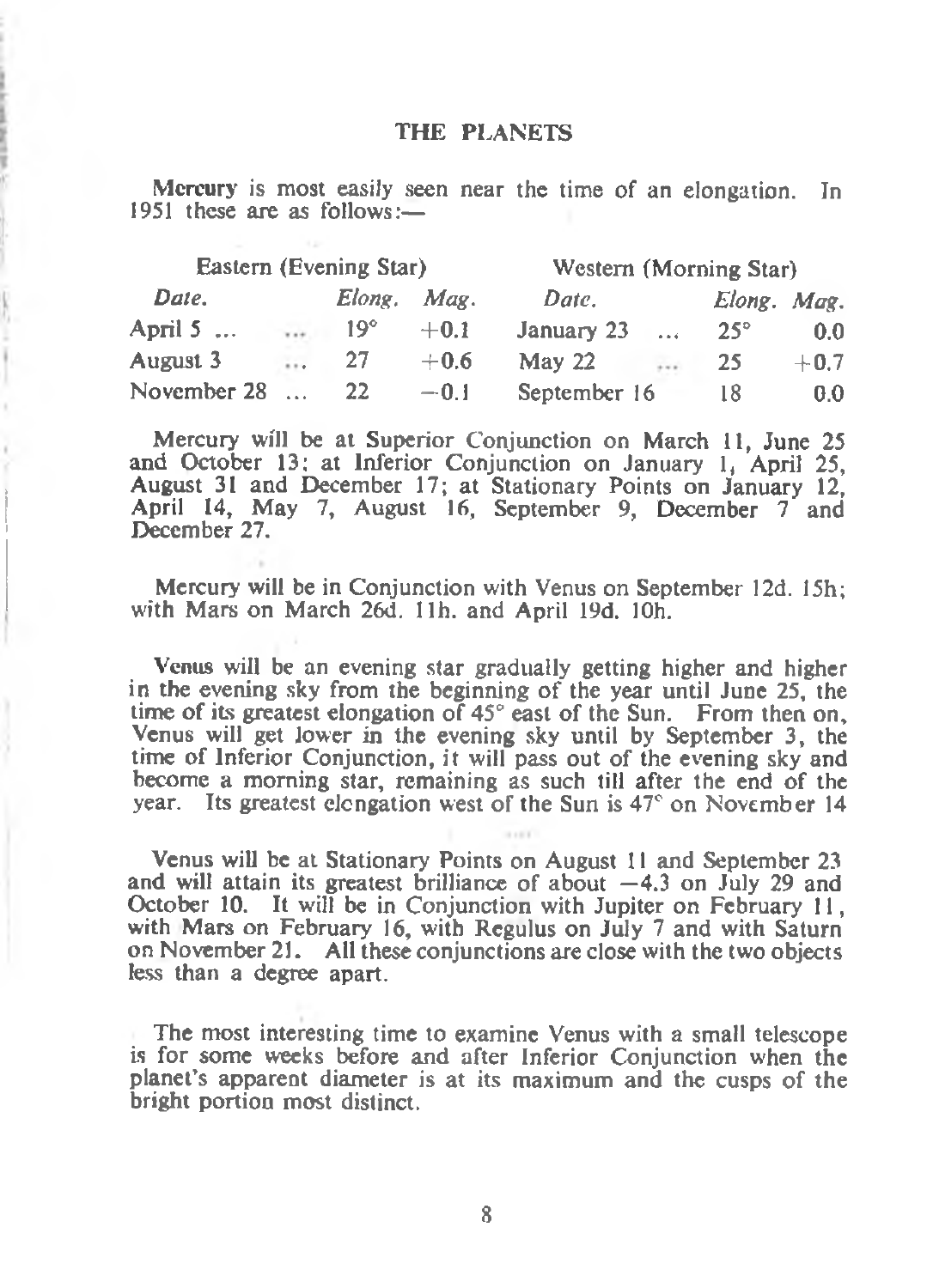Mars. The next opposition of Mars is not until April, 1952, so that at no time during 1951 will the planet be a really conspicuous object. For the first few months of the year it is an evening star and will be found close to Venus and Jupiter. After Conjunction with the Sun on May 22, Mars becomes a morning star in Gemini and moves through Leo into Virgo passing less than 1° north of Regulus on the morning of October 3. The brightness of Mars gradually increases from magnitude  $+1.9$  at the beginning of January to  $+1.\overline{3}$ at the end of the year.

Mars will be in Conjunction with Jupiter on February 7d. 21h. and with Saturn on December 19d. 15h. Both conjunctions are close, particularly the one with Jupiter, when the two objects approach to within 10' of each other.

Jupiter at the beginning of the year is an evening star in Aquarius and has, during February, a number of interesting conjunctions with the Moon, Venus and Mars. After Conjunction with the Sun oh March 11, Jupiter will be a morning star and will be found in Pisces, south of the Great Square of Pegasus. The planet passes north of the equator in May for the first time for six years, so that conditions for observation from South Africa will not be as favourable as they have been. Jupiter will move slowly eastwards amongst the stars except between August 4 and November 30 (the two Stationary Points) when it will be retrograding. It will be in Opposition on October 3 and will be a conspicuous evening object during the later months of the year.

The brightness of Jupiter at the beginning of the year is  $-1.8$ , but this fades to  $-1.6$  at the time of Conjunction and then brightens to  $-2.5$  at the time of Opposition after which it fades again to  $-2.0$ at the end of the year.

Saturn, which is in Opposition on March 20, will be visible as an evening star in Virgo throughout the first part of the year. After Conjunction on September 29, it will be a morning star but not easily visible as such until November. The Stationary Points, between which Saturn will be retrograding, are on January 13 and May 30.

The rings to which Saturn owes most of its glory now present their northern face towards the Earth but are still very narrow. Their apparent elevation in January is only 4°.3 and this decreases to 1°.0 at the end of May. From then on the rings gradually widen out and by the end of the year their apparent inclination is 9°.6. The total brightness of Saturn plus rings increases from magnitude  $+1.1$  at at the beginning of the year to  $\div 0.9$  at the time of Opposition and then decreases again to  $+1.3$  at the end of July. By December he brightness has increased once more to  $+0.9$ .

9

!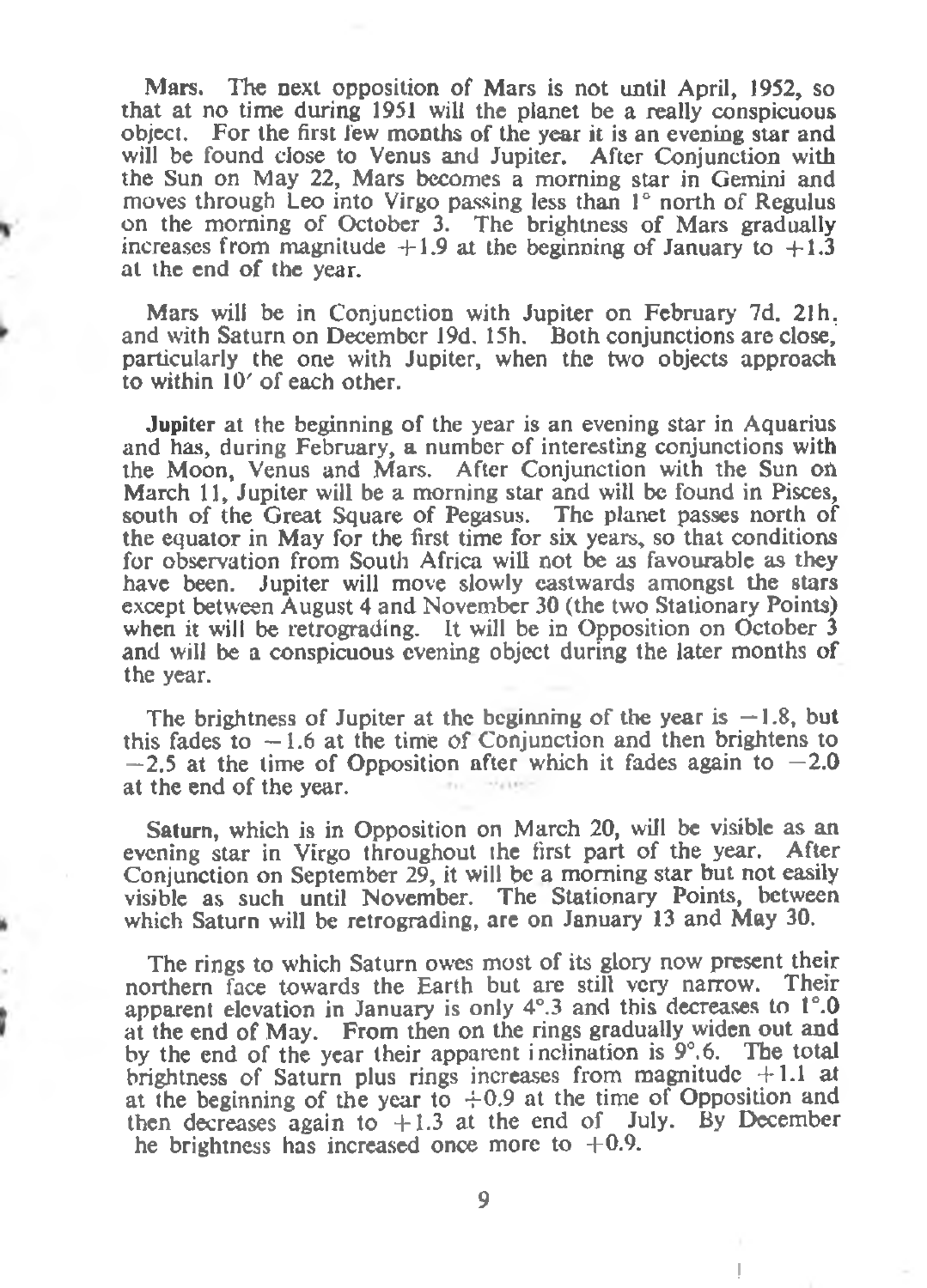Uranus (magnitude 5.8) is in Gemini and was in Opposition on December 29, 1950. It will be in Conjunction with the Sun on July 2 and at its Stationary Points on March 14 and October 20.

It will be most suitably placed for observation at the beginning of the year when its position will be as follows:—

| January 1  | $\cdots$ |    | 06h. 32.1m. | $+23^\circ$ | 34' |
|------------|----------|----|-------------|-------------|-----|
| February 1 | $\cdots$ | 06 | 26.8        | $+23$       | 38  |
| March 1    | $\cdots$ | 06 | 24.0        | $+23$       | 40. |

Neptune (magnitude 7.7) is in Virgo and will be in Opposition on April 8 and in Conjunction on October 13. The Stationary Points are on January 21 and June 29. The best months for observing Neptune arc April, May and June. Its position will be:—

| April 1        | $\cdots$                 |     | $13h.$ 10.4m. | $-05^{\circ}$ 39 |     |
|----------------|--------------------------|-----|---------------|------------------|-----|
| May $1 \ldots$ | <b>Contract Contract</b> | 13. | 07.4          | $-05$ 21         |     |
| June 1         |                          | 13. | -05.1         | $-0.5$           | -07 |

## GEOCENTRIC LONGITUDES OF THE SUN AND PLANETS FOR 1951

|       |    | Sun         | Mercury     | Venus       | Mars        | Jupiter     | Saturn      |
|-------|----|-------------|-------------|-------------|-------------|-------------|-------------|
| Jan.  |    | $280^\circ$ | $282^\circ$ | $291^\circ$ | $313^\circ$ | $335^\circ$ | $182^\circ$ |
| Jan.  | 31 | 310         | 287         | 343         | 337         | 342         | 182         |
| Маг.  | 2  | 341         | 333         | 006         | 000         | 348         | 181         |
| April |    | 010         | 028         | 043         | 023         | 355         | 178         |
| May   |    | 039         | 030         | 078         | 045         | 002         | 176         |
| May   | 31 | 069         | 045         | 112         | 064         | 008         | 176         |
| June  | 30 | 097         | 103         | 143         | 087         | 012         | 176         |
| July  | 30 | 126         | 153         | 165         | 107         | 014         | 178         |
| Aug.  | 29 | 155         | 159         | 164         | 127         | 014         | 182         |
| Sept. | 28 | 184         | 172         | 152         | 146         | 010         | 186         |
| Oct.  | 28 | 214         | 227         | 168         | 164         | 006         | 189         |
| Nov.  | 27 | 244         | 265         | 198         | 182         | 004         | 192         |
| Dec.  | 27 | 274         | 254         | 232         | 194         | 005         | 194         |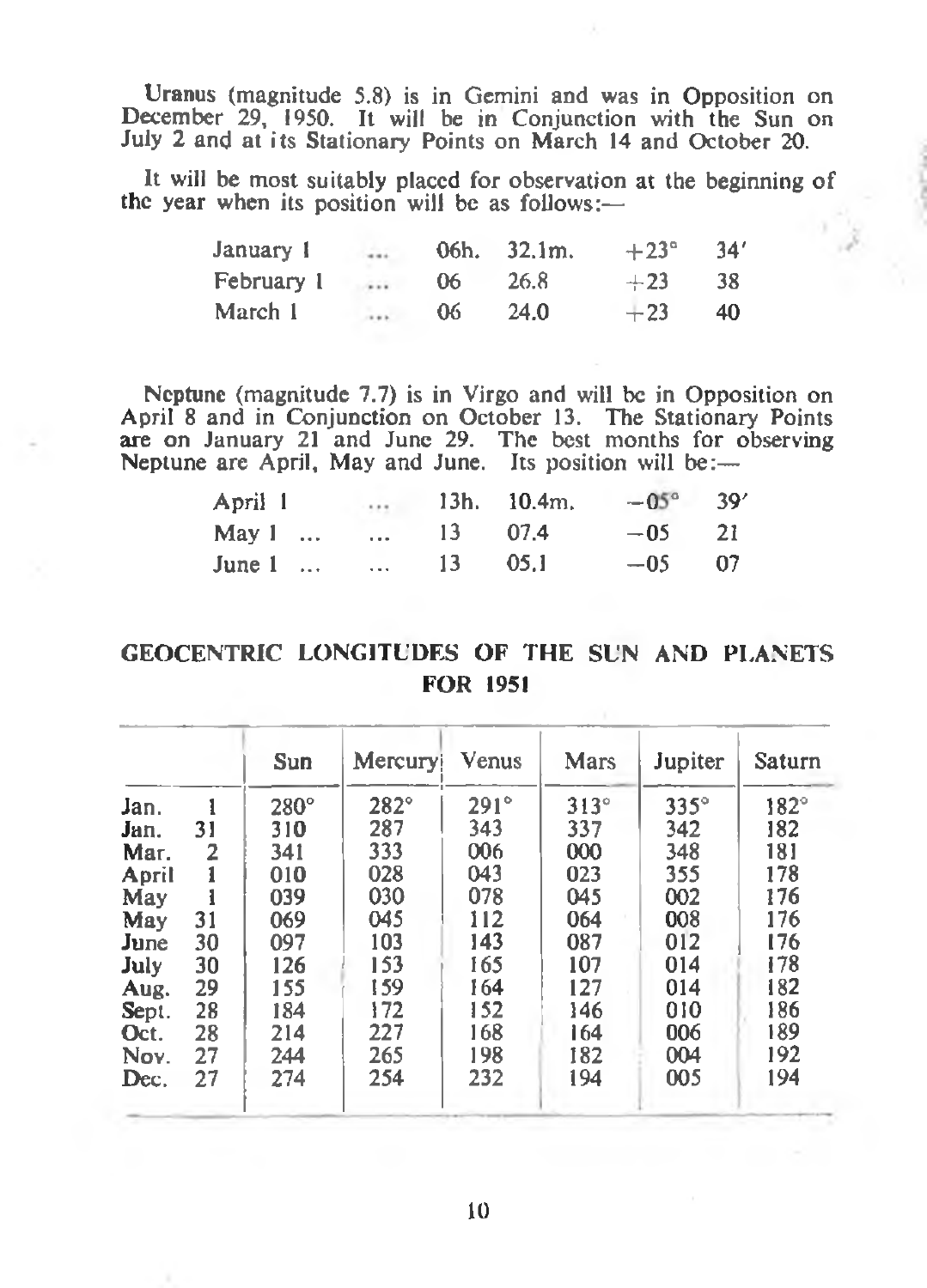## <span id="page-12-0"></span>METEOR CALENDER, 1951

| Date                                  | Shower                | Radiant                        | Date<br>of<br>Max. | Rate<br>٥f<br>Max. | Time<br>of<br>Transit | Physical<br><b>Characteristics</b> |
|---------------------------------------|-----------------------|--------------------------------|--------------------|--------------------|-----------------------|------------------------------------|
| Jan. 2-3                              | <b>Quadrantids</b>    | $230^{\circ} - 52^{\circ}$     | Jan.3              | per hr.<br>40      | h.<br>08.5            | Medium speed.                      |
| April 20-22                           | Lyrids                | $271^{\circ}$<br>$+33^{\circ}$ | April 21           | $12^{12}$          | 04.0                  | Swift and leaving<br>streaks.      |
| April 28-                             | Eta                   | $336^\circ$<br>$-1^\circ$      | May 5              | 10                 | 51.0                  | Very swift.                        |
| <b>May 16</b><br>$july 22-$<br>Aug. 9 | Aquarids*<br>Delta    | $340^{\circ} - 17^{\circ}$     | July 28            | 20                 | 02.0                  | Slow with long                     |
| Aug. $4-16$                           | Aquarids<br>Perseids  | $44^{\circ} + 52^{\circ}$      | Aug. 12            | 50                 | 05.6                  | naths.<br>Very swift.              |
| Oct. 15-25                            | Orionids <sup>+</sup> | $+15^\circ$<br>$96^\circ$      | Oct. 19-20         | 20                 | 04.4                  | Swift, leaving                     |
| $Oct. 26-$<br>Nov. 22                 | Taurids               | $55^\circ$<br>$+15^{\circ}$    | Nov. 3-10          | 6                  | 00.6                  | streaks.<br>Slow and bright.       |
| Nov. 15-20                            | Leonidss              | $152^\circ$<br>$+22^{\circ}$   | Nov. 16            | 6                  | 06.5                  | Very swift.                        |
| Dec. 9-14                             | Geminids              | $113^\circ$<br>$+32^{\circ}$   | Dec. 12            | 30                 | 02.0                  | Medium speed<br>white.             |

#### NOTES

♦Moving in practically same orbit as Holley's Comet.

- tAccording to J. P. M. Prentice this shower has a probable period of 16 years with an expected return during 1951-1955.
- §Period of 33 years. Next return 1965, but every year a couple of meteors are seen. Brilliant displays of thousands of meteors were seen in 1799. 1833 and 1866, but returns of 1899 and 1932 were disappointing.

During December 4-12 a promising southern radiant (115<sup>o</sup>—46<sup>o</sup>) near Sigma Puppis should be watched.

The Moon at the time of the showers:—

X

| Last Ouarter  | $\sim$    | Jan. $1$          | <b>Last Quarter</b>  | Oct. 22          |     |
|---------------|-----------|-------------------|----------------------|------------------|-----|
| Full Moon     | $\ddotsc$ | $\ldots$ April 21 | <b>First Quarter</b> | $\ldots$ Nov.    | - 6 |
| New Moon      | $\cdots$  | $\ldots$ May 6    | Full Moon            | $\ldots$ Nov. 13 |     |
| Last Ouarter  | $\sim$    | $\ldots$ July 25  | First Quarter        | $\ldots$ Dec. 5  |     |
| New Moon      | $\sim$    | $\ldots$ Aug. 2   | Full Moon            | Dec. 13          |     |
| First Quarter |           | Aug. $10$         |                      |                  |     |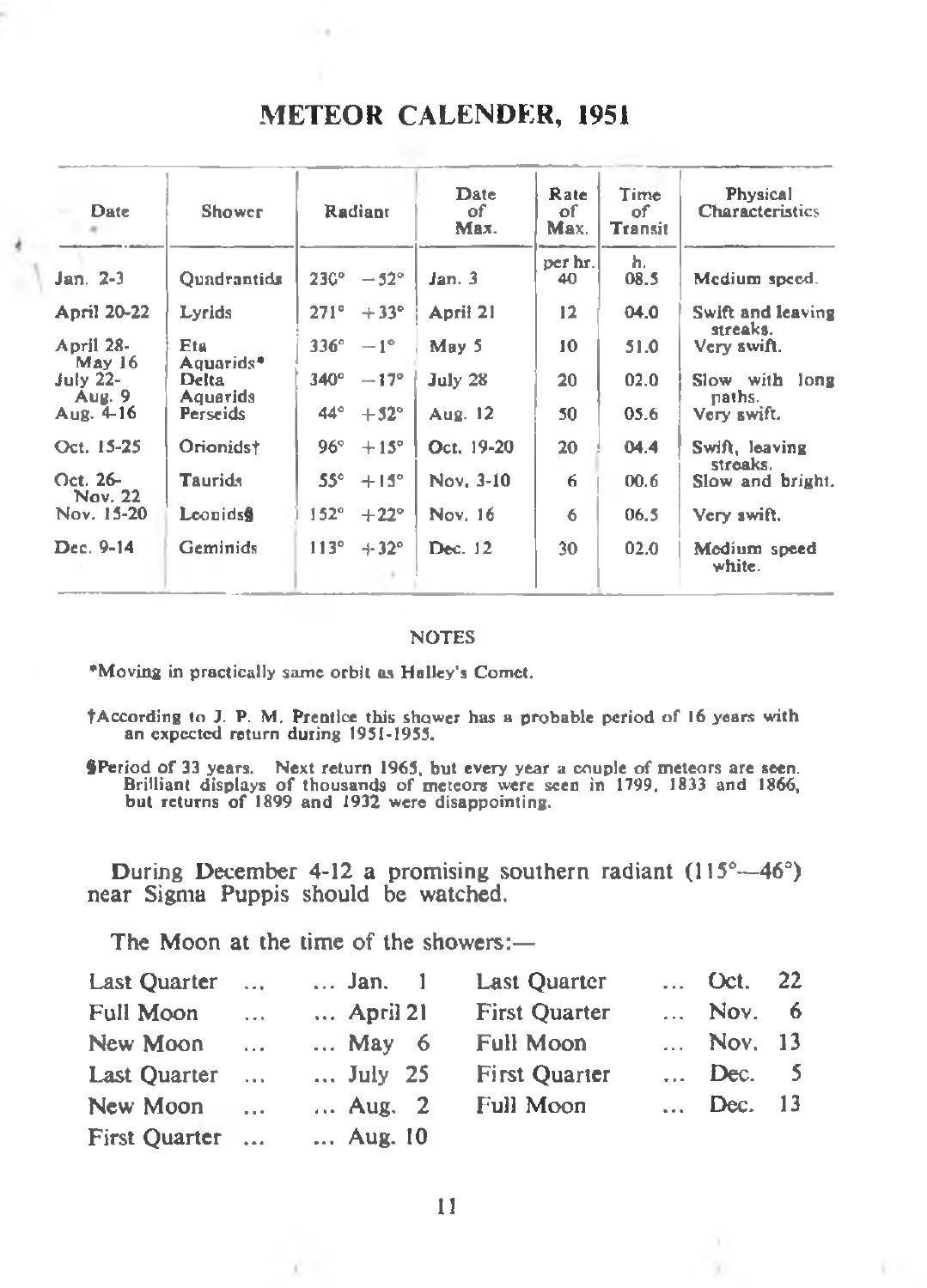<span id="page-13-0"></span>If you want to find a house in a large town you first find the street in which it is and then look for the particular number. In the same way if you want to find a star in the sky you first find the constellation to which it belongs and then the star number or letter. Streets rarely look like what their name suggests (who has ever seen a street looking like Queen Victoria or like Oom Paul Kruger?) The same is true of the constellations which are arbitrary groupings of stars arranged to enable us to specify easily the star or stars about which we are talking. Many of the constellations are of very ancient origin, though most of those near the South Pole are of comparatively recent origin, being arranged either by Bayer when compiling his atlas in 1603, or by La Caille when he was reducing the observations he made at the Cape in 1751 and 1752. The Southern Cross was formed into a separate constellation by Royer in 1679. In the nineteen-twenties, the International Astronomical Union appointed a special commission to rationalise the whole system of constellations. The result was 88 constellations with rectilinear boundaries covering the whole sky. Of these 88, 48 have come down from Ptolemy, or before. (Ptolemy's Almagest, compiled about 137 A.D. is the oldest star catalogue we possess, the still older one of Hipparchus compiled about 129 B.C. having been lost.)

The following notes describe four of the best known and most easily recognisable star groups. Once these are familiar, they can be used to locate most of the other constellations.

Orion, the Hunter, is the brightest, best-loved and best-known constellation in the sky. Lying athwart the celestial equator it is visible all over the world and dominates the evening sky from November to May. It will be recognised by the four bright stars that mark the shoulders and knees of the giant and by the three evenly spaced bright stars that form his belt. The dagger is marked by three or four feinter stars just south of the belt which form a line pointing south. About half way along the dagger is Theta, a rather diffuse star which even a small telescope shows as surrounded by a glowing cloud of gas—the much photographed Orion Nebula. The bright blue star in the southwest corner (or knee) is Rigel, the orange star in the north-east corner (or shoulder) is Betelgeuse, a giant star of slightly varying brightness. The belt is almost exactly on the equator and so rises due east and sets due west. When rising or setting, Orion lies on his side, but as he crosses the meridian, he stands erect, though on his head as seen from South Africa.

As Orion sinks in the west, Scorpio, the Scorpion, rises in the east. According to the ancient fables, the giant Orion was slain by the Scorpion and still flies the sky at its appearance. Scorpio is another large bright constellation and, what is more, actually bears some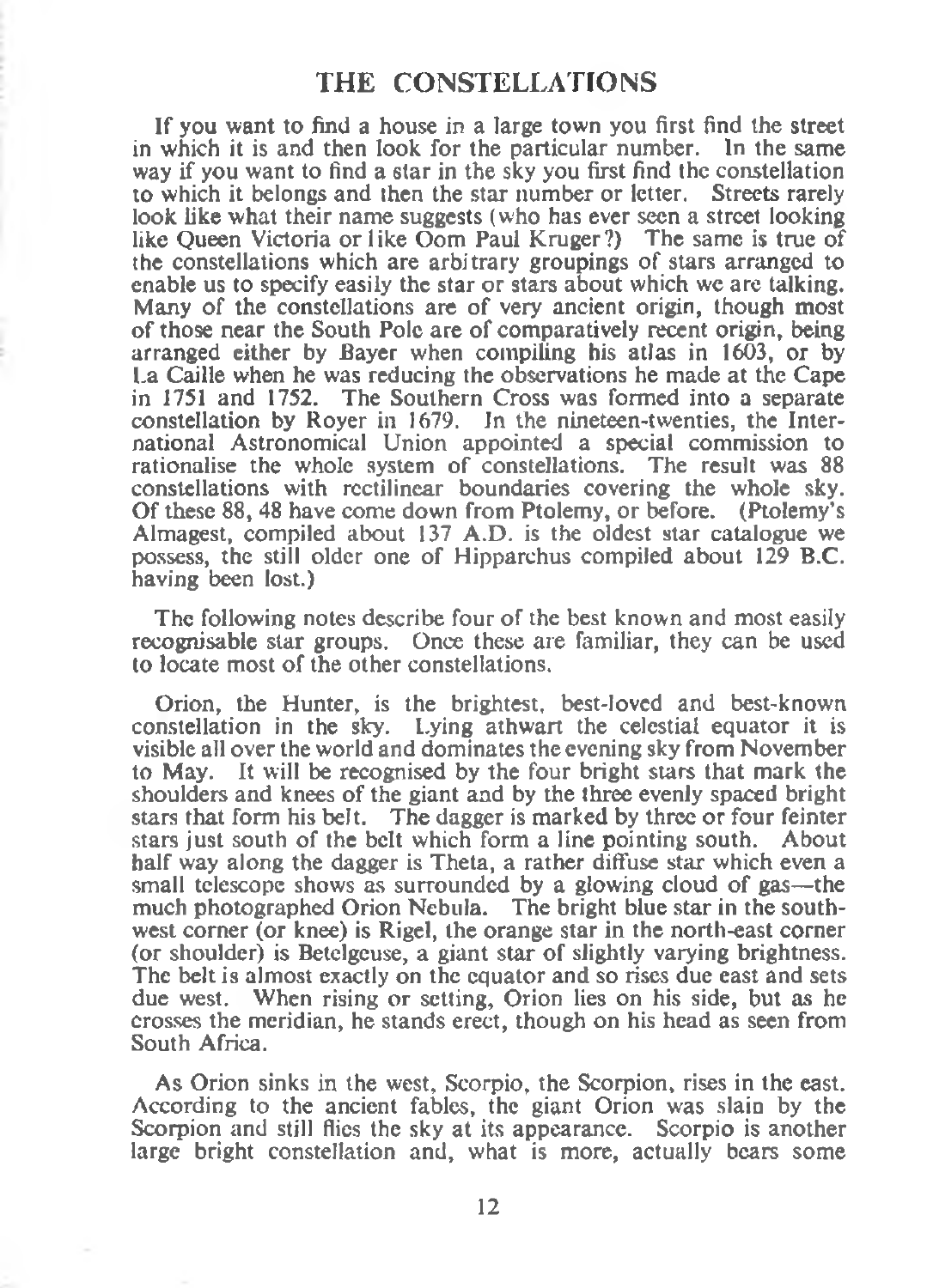resemblance to the creature after which it is named. In ancient times Scorpio was even larger, as its claws were formed from the brighter stars of the rather inconspicuous neighbouring constellation of Libra, the Balance or Scales. The sign of Libra, the seventh of the constellations of the Zodiac, is used as the sign of the September Equinox, the name Libra being supposed to signify the equality of the day and night when the Sun enters this sign.

The brightest star in Scorpio is called Antares and is similar in appearance to Mars when that planet is at an average distance from the Earth. Its name is, in fact, derived from two words, the first of which means "similar to" or "rival of" and the second is Ares, the Greek name for Mars. The tail of the Scorpion is in one of the richest parts of the Milky Way and contains several clusters of stars, two or three of which are just visible to the naked eye. They can, of course, be much better seen with a pair of binoculars or a lowpower telescope.

The Southern Cross is the most famous of the southern constellations, being to the South what the Great Bear is to the North. It is not, however, an ancient constellation. The stars forming it arc visible in Egypt and were assigned to the Centaur. It was not till the beginning of the sixteenth century that these stars came to be associated together in the form of a cross. The Cross is visible from Cape Town throughout the year, but it is most conspicuous on winter evenings when it will be found high up in the south. It is quite a small constellation and bears a greater resemblance to a badly made kite than to a cross. It owes much of its charm to the brilliancy of the surrounding Milky Way, a brilliancy best appreciated on a dark moonless night when the Cross is high in the sky. On such a night the "Coal Sack"—an intensely black gap in the Milky Way just south of the Cross;—is a conspicuous feature.

The Two Pointers, Alpha and Beta Centauri, are usually associated with the Cross. Alpha Centauri is the Sun's nearest stellar neighbour It is a double star. The brighter component of the pair is almost identical to our own Sun as regards size, surface temperature, etc.

'The South Celestial Pole can be found from this group of stars. It is located approximately at the intersection of the line drawn along the length of the Cross with the perpendicular bisector of the line joining the Two Pointers.

Leo, the Lion, is another constellation that is easy to recognise and can be seen any evening between March and July. Its front part is formed of six fairly bright stars arranged in the shape of a sickle while its back part is formed of three brightish stars forming a rightangled triangle. As viewed from South Africa, the Lion is upside down. The bright star at the base of the sickle is Regulus and marks the heart of the Lion, while the star at the further end of the triangle is Denebola, which means the Tail Star.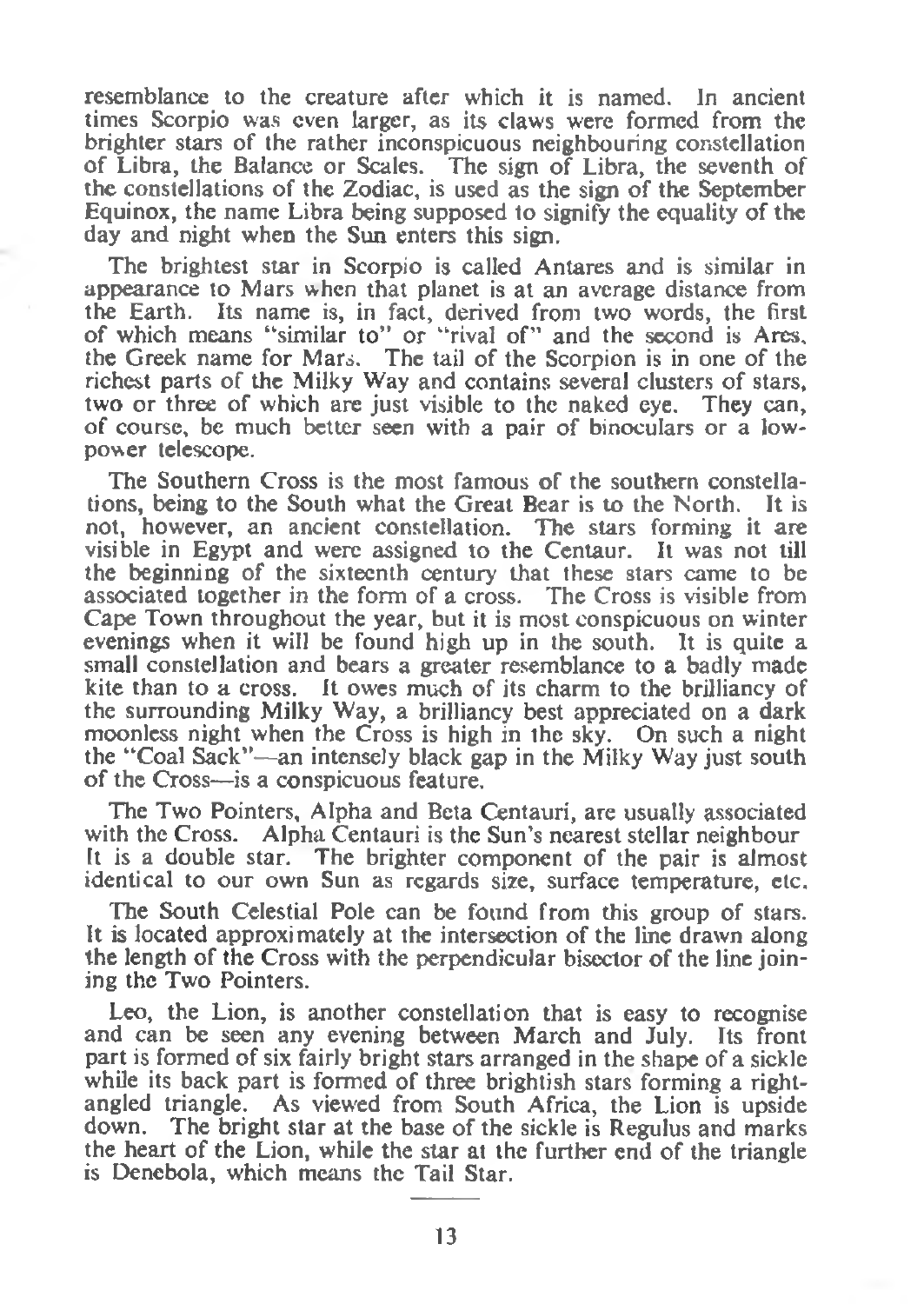## THE STARS IN SUMMER (February 1 10 p.m.)

Orion will be found high up in the sky a little west of north. Following the line of his belt to the south-east we come to Sirius, the brightest star in the sky. Following the line of the belt in the opposite direction to about the same distance as Sirius, we come to a group of faint stars forming a V with a bright star at the end of one of the arms, This group is known as the Hyades and forms the head of Taurus, the Bull. The bright star is Aldebaran, and marks the fiery eye of the Bull. Continuing in the same direction and for about an equal distance beyond the Hyades, we come to another more famous cluster, the Pleiades or Seven Sisters. Tennyson describes them as "like a swarm of fire-flies tangled in a silver braid." To the naked eye they look like a smally misty patch, but a pair of binoculars or a small telescope will show scores of separate stars.

Canopus, the second brightest star in the sky, will be found about halfway between Sirius and the South Pole. High in the south-west is another bright star, Achernar. This star marks the mouth of the River Eridanus, whose long winding course across the sky will be easily traced back to its source close to Rigel in Orion.

Starting once more from Orion, a line from Rigel through Betelgeuse prolonged about one-and-a-half times its own length leads to two bright stars fairly close together. These two stars mark the heads of Gemini, the Heavenly Twins; Castor is the lower one, Pollux the upper. About half-way between Betelgeuse and the Twins and considerably above the line joining them is another pair of stars which is sometimes mistaken for Castor and Pollux. The upper and brighter of the two is Prccyon or Alpha Canis Minoris. Its companion is Beta Canis Minoris. The ancients used to call this pair "The Little Cubit" in contrast to Castor and Pollux which they called "The Big Cubit."

Capella is the bright star low down in the north, which makes an equilateral triangle with Betelgeuse and Castor.

## THE STARS IN AUTUMN (May 1 10 p.m.)'

Orion and most of the summer stars have now passed out of the evening sky, though Sirius, Canopus, Procyon, Castor and Pollux are still to be seen in the west. Leo will be found fairly high up in the north, a little to the west of the meridian and the Southern Cross high in the south a little to the east of the meridian. Scorpio is still fairly low in the south-east.

Halfway between Leo and the Southern Cross lies the small compact instellation of Corvus, the Crow, and below it is a bright star. This constellation of Corvus, the Crow, and below it is a bright star. is Spica or Alpha Virginis. Making an equatorial triangle with Dencbola and Spica is an even brighter star. This is Arcturus.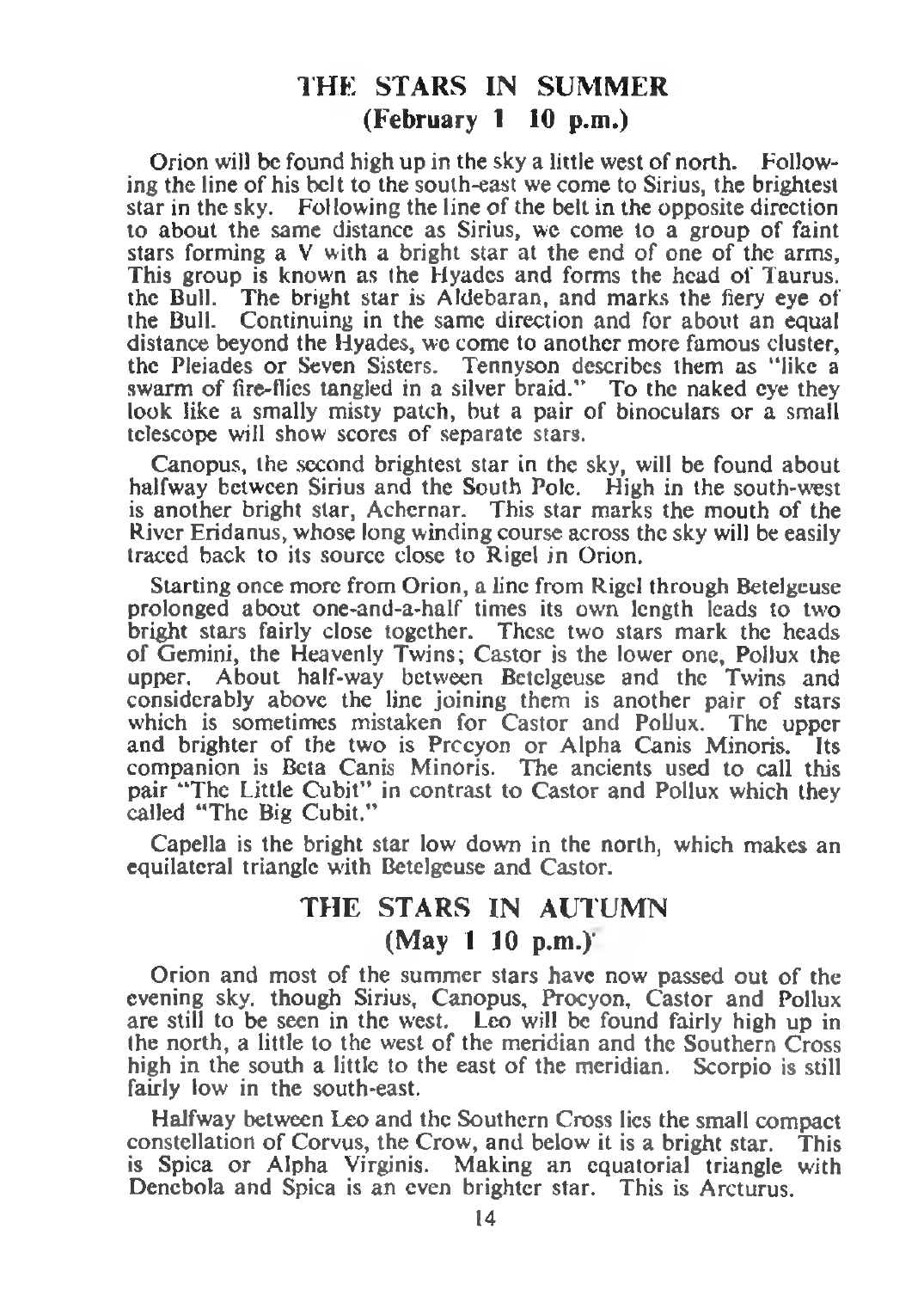### THE STARS IN WINTER

#### (August 1 !0 p.m.)

On a moonless night the most conspicuous object is the bright arch of the Milky Way spanning the whole sky from Cygnus in the northeast to the Southern Cross in the south-east. Cygnus, the Swan, the constellation at the north-east end of the Milky Way, is sometimes called the Northern Cross and it is certainly far more like a cross than is its more famous southern counterpart. As viewed from the southern hemisphere, the cross is upside down, its longer member lice along the Milky Way, its cross arm at right angles to the Milky Ways The bright star at the top of the cross, that is lowest in the sky as seen from South Africa, is Deneb, the Tail Star of the Swan.

Fairly low in the north, slightly above and to the west of Cygnus is a very bright blue star. This is Vega, the fourth brightest star in the sky. Making an almost equilateral triangle with Deneb and Vega is another first magnitude star—Altair or Alpha Aquilae. Altair is right in the Milky Way and is flanked on either side by two fainter companions. The three stars together bear a certain resemblance to the Belt of Orion, or to Antares and its two flanking stars.

## THE STARS IN SPRING

#### (November I 10 p.m.)

Scorpio is setting in the west, while Orion and the other stars of summer are rising in the west. Due north and about halfway up to the zenith, the Great Square of Pegasus is sprawled across the meridian. The bright star almost immediately overhead is Fomalhaut or Alpha Piscus Australis. Canopus is visible fairly low down in the south-east, while Achernar is just about halfway between Fomalhaut and Canopus. On moonless nights two cloud-like objects, looking like detached portions of the Milky Way, will be seen in the triangle formed by Achernar, Canopus and the South Pole. These are the two Magellanic Clouds. The larger cloud lies in Mensa, a faint and inconspicuous constellation. The full title of this constellation is Mons Mensa. It was so named by La Caille in 1752 in honour of the famous mountain at the Cape. The Magellanic Cloud suggested to him the "Table Cloth" that forms over Table Mountain in summer.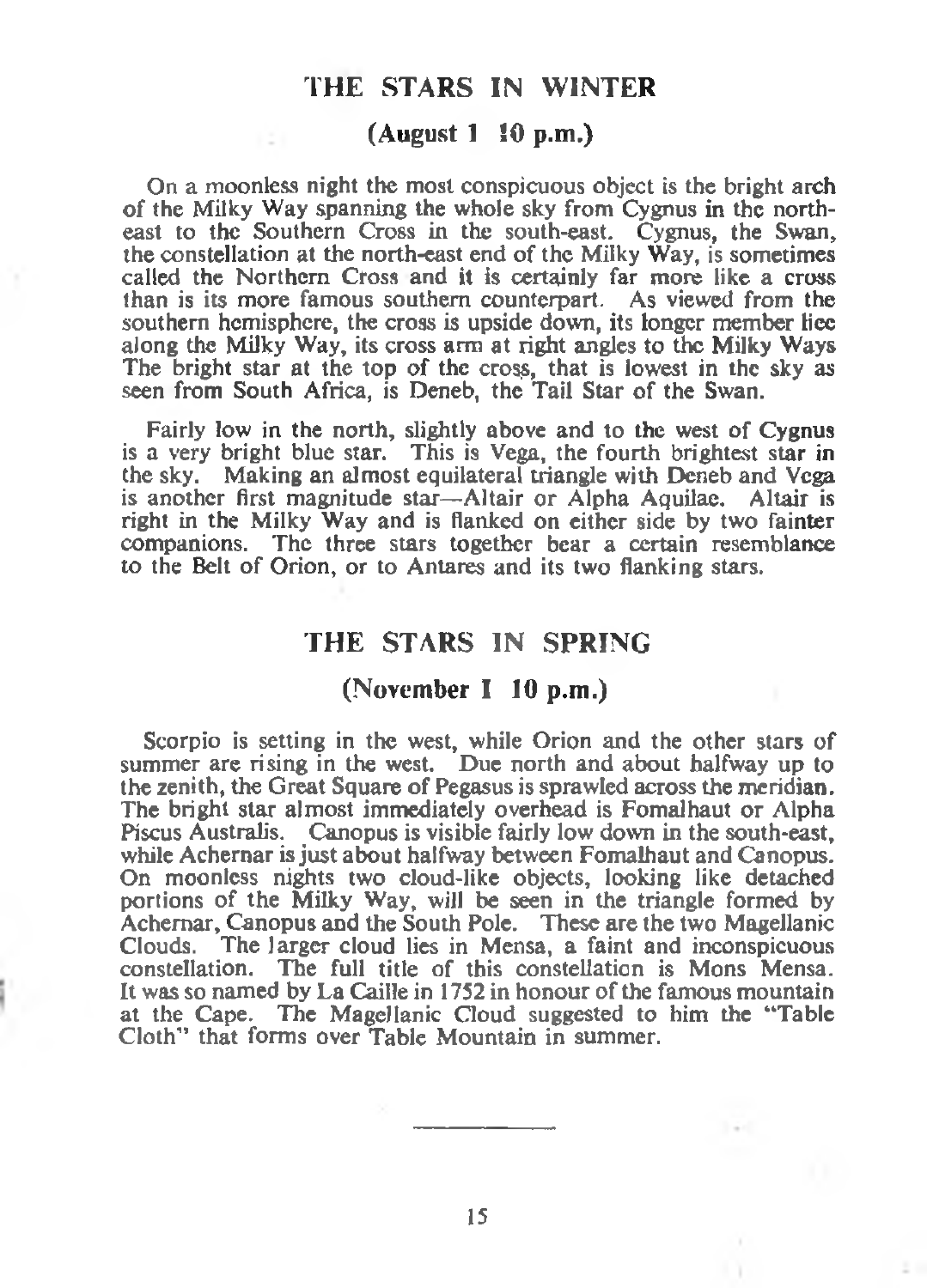| Name.     | Place.       | Long. $(E)$         | Lat. $(W)$    | Alt.        | Director                        |
|-----------|--------------|---------------------|---------------|-------------|---------------------------------|
| Union     | Johannesburg | h. m. s.<br>52 17.9 | 26° 10' 52.1" | n.<br>5.858 | Н.<br>W.<br>van<br>den.<br>Bos. |
| Cape      | Cape Town    | 1 13 54.6           | 33 56 02.5    | 26          | R. H. Stov.                     |
| Radcliffe | Pretoria     | 1.52.54.9           | 25 47 18      | 5,057       | A. D. Thackeray                 |
| Harvard   | Bloemfontein | 1 45 57             | 29 12         | 4,523       | J. S. Paraskevo-                |
| Michigan  | Bloemfontein | 1 44 57             | 29 05 45      | 4.887       | poulos,<br>R. A. Rossiter.      |
| Leiden    | Johannesburg | 15218               | 26 10 52      | 5,858       | T. Walraven.                    |
| Yale      | Johannesburg | 1.52 07             | 26 11<br>14   | 5.710       | C. Jackson.                     |

## SOUTH AFRICAN OBSERVATORIES

Formerly known as the Transvaal Observatory, the Union Observatory was founded as a meteorological institution in 1903, but from the first a certain amount of astronomy was done. It became primarily an astronomical observatory when it was renamed in 1912. The principal instruments are the 26T-inch refractor (focal length 35 feet), the twin 10-inch Franklin-Adams Star Camera (focal length 45 inches) and the Reunert 9-inch visual refractor. Plans for the improvement of the observing equipment are being made and it is hoped to move the photographic instruments to a new site sufficiently far from Johannesburg to be from the interference of the lights and smoke of that city.

The Cape Observatory, or, to give it its more usual name, the Royal Observatory, Cape of Good Hope, was established in 1820 and has been maintained continuously ever since by the British Admiralty. The principal instruments are the 6-inch Reversible Transit Circle, the Victoria Twin Refractor (photographic lens 24-inch aperture, visual lens 18-inch aperture, both 22 feet 6 inches focal length), the Astrographic Refractor (13-inch photographic lens with 10-inch visual lens for guiding, both 11 feet 3 inches focal length), the 7-inch visual refractor and the 6-inch visual refractor.

The Radcliffe Observatory was first established in Oxford, England, in 1771 and was transferred to its present site in 1937. The principal instrument, which is the largest and most modern telescope in the Southern Hemisphere, is the 74-inch reflector (focal length 30 feet).

The Boyden Station of the Harvard Observatory was first established in 1889 in Arequipa, Peru, on the western slopes of the Andes. In 1927 it was decided to transfer the station to its present site at Mazelspoort, 15 miles E.N.E. of Bloemfontein on Harvard Kopjie which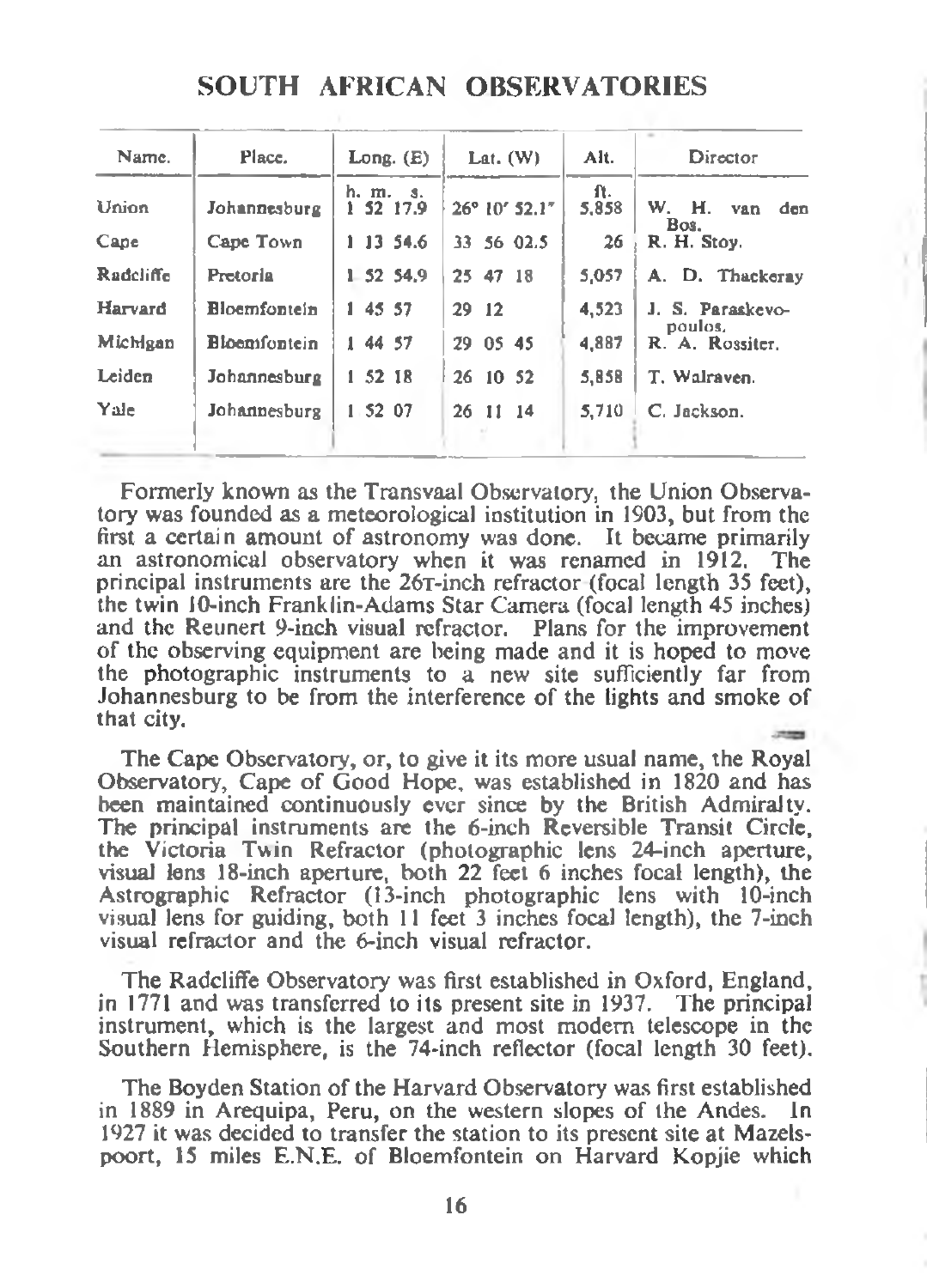rises about 200 feet above the surrounding veld. The station is equipped with a wide range of telescopes and star cameras of which the two principal arc the 60-inch reflector (focal length 26 feet 3 inches)<br>and the Armagh-Dunsink-Harvard Baker-Schmidt telescone. This and the Armagh-Dunsink-Harvard Baker-Schmidt telescope. latter, which was installed in 1950, is of novel design and was rendered possible by the co-operation between Harvard and the two Irish observatories at Armagh and Dunsink.

The Lamont-Hussey Observatory of the University of Michigan which is situated on Naval Hill, Bloemfontein, was opened in 1928 and for a long time consisted of a single instrument, a 27-inch visual refractor of focal length 40 feet 6 inches. Now, alongside the big dome is a smaller building housing a ten-inch camera of 45 inches focal length which is on loan from the Mount Wilson Observatory. This instrument is fitted with an objective prism and is being used in a systematic search of the southern skies for stars with red emission lines in their spectra.

The Leiden Southern Station is situated at present in the grounds of the Union Observatory, but it will probably soon be moved together with the photographic instruments of the Union Observatory to a site outside Johannesburg. The principal instrument is the Rockefeller twin photographic refractor, each lens of which has an aperture of 16 inches and a local length of 90 inches.

The Yale Southern Station is on the grounds of the University of the Witwatersrand at Milner Park and was opened in 1925. Its principal instrument is a 26-inch photographic refractor of focal length 36 feet, which was designed especially for parallax observations<sup>-</sup> After World War II this observatory became the Yale-Columbia Station and, owing to the continual increase in the lights and smoke of Johannesburg, it was decided to look for a new site. It has recently been announced that this new site is in Australia at the Commonwealth Observatory at Canberra.

vwwwwv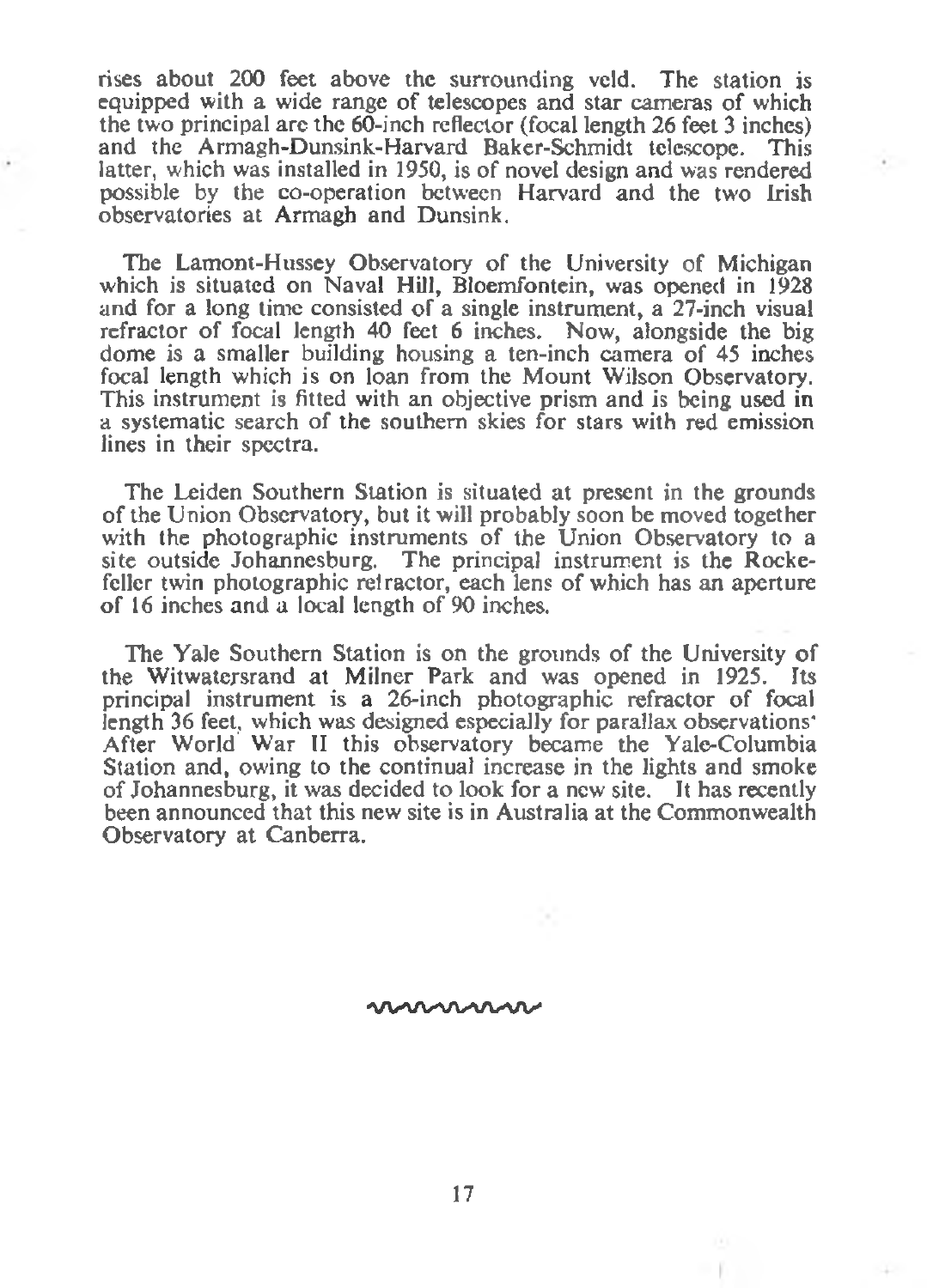## ASTRONOMICAL SOCIETY OF SOUTH AFRICA

#### CAPE CENTRE

| Chairman:       | Mr. A. W. J. Cousins.                                                                                   |
|-----------------|---------------------------------------------------------------------------------------------------------|
| Vice-Chairman:  | Mr. W. F. T. Schirach.                                                                                  |
| Hon. Secretary: | Mr. J. B. G. Turner.                                                                                    |
|                 | Hon. Treasurer: Mr. E. H. Tibbitts.                                                                     |
| Committee:      | Mr. R. B. Borcherds, Mr. H. C. Davies, Mr. R. J.<br>Johnston, Mr. R. E. Trembath and Mr. C. A.<br>Wahl. |

Meetings are normally held at the Royal Observatory at 8 p.m. on the second Wednesday of each month except in January and December. All communications should be addressed to the Hon. Secretary, the Cape Centre, c/o The Royal Observatory, Observatory, C.P.

#### TRANSVAAL CENTRE

| Chairman:      | Dr. A. E. H. Bleksley.                         |
|----------------|------------------------------------------------|
| Vice-Chairman: | Mr. H. C. Lagerweij.                           |
|                | Hon. Secretary and Treasurer: Dr. P. Kirchoff. |
| Committee:     | Dr. T. Ackerman, Dr. A. D. Thackeray, Mr.      |
|                | A. T. D. Tomlinson and Miss H. L. Troughton.   |

Unless otherwise announced, meetings are held at 8.15 p.m. in Room 142, Central Block, University of the Witwatersrand. Members will be notified of the subjects of lectures and of the dates of the observing meetings to be held at the Union Observatory in March, May and July. The following meetings are already arranged:—

| 1951.       |                |                                      |
|-------------|----------------|--------------------------------------|
| February 14 | $\sim$         | Film Evening.                        |
| April 11    | $\overline{a}$ | Speaker: Dr. P. R. Skoberla.         |
| June $13$   | $\cdots$       | Speaker: Dr. A. D. Thackeray.        |
| August 8    | 1.11           | Annual General Meeting. Speaker: Dr. |
|             |                | A. E. H. Bleksley.                   |

All communications should be addressed to the Hon. Secretary 24, Tenth Avenue, Parktown North, Johannesburg.

#### NATAL CENTRE

For details apply to Mr. A. H. Finnis, 913, Killarney, Brickhill Road, Durban.

#### PORT ELIZABETH CENTRE

For details apply to Mr. J. C. Bentley, P.O. Box 225, Port Elizabeth.